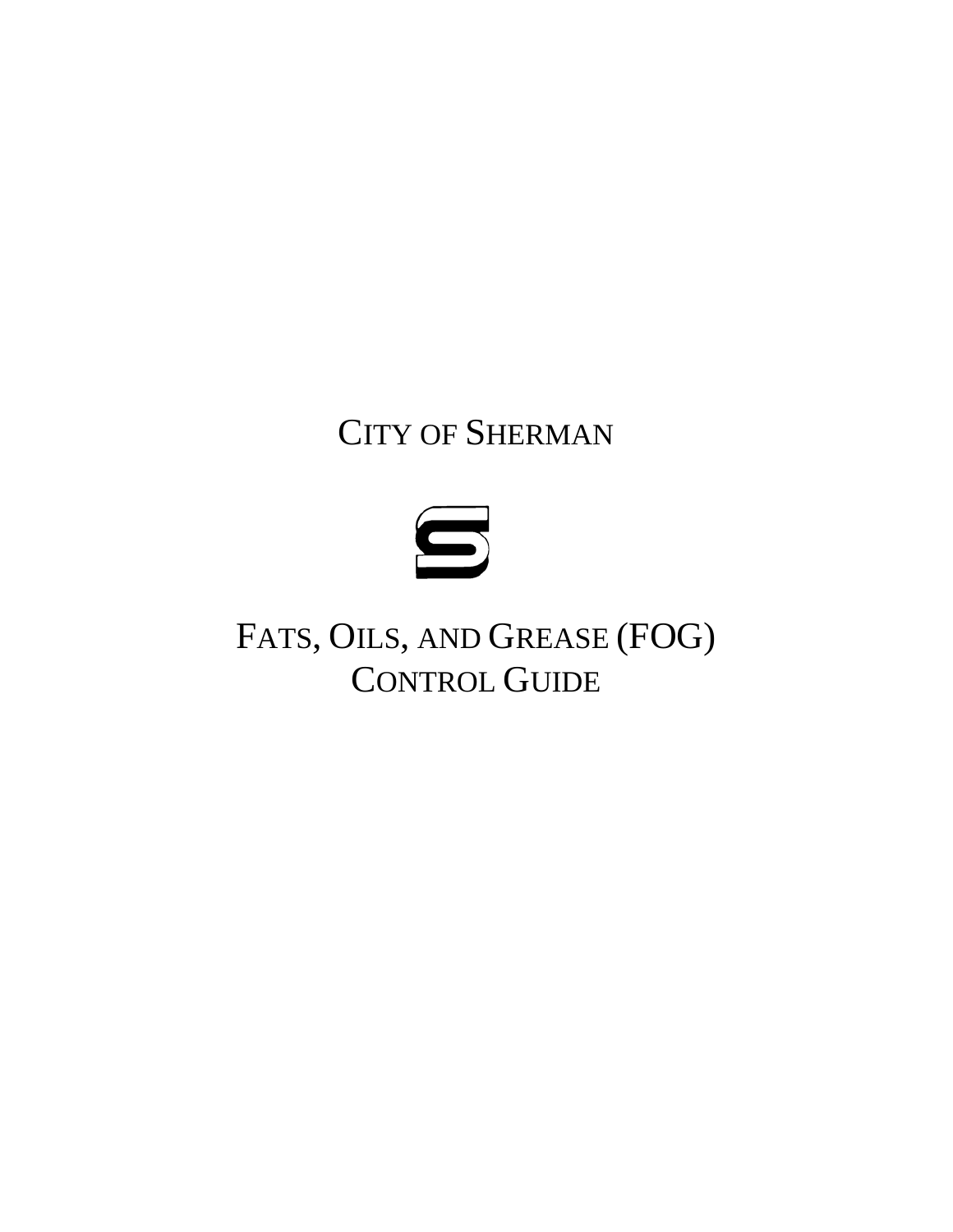#### SECTION PAGE

| 1.0  | List of Definitions and Acronyms                                                                                       |  |  |
|------|------------------------------------------------------------------------------------------------------------------------|--|--|
| 2.0  | Introduction                                                                                                           |  |  |
| 3.0  | Applicability                                                                                                          |  |  |
| 4.0  | Prohibitions                                                                                                           |  |  |
| 5.0  | 5.1<br>5.2<br><b>Existing Facilities</b><br>5.3<br><b>Sizing Requirements</b><br>5.4                                   |  |  |
| 6.0  | 6.1<br>6.2<br><b>Holding Tanks</b>                                                                                     |  |  |
| 7.0  |                                                                                                                        |  |  |
| 8.0  | <b>Best Management Practices</b>                                                                                       |  |  |
| 9.0  | <b>Cleaning and Maintenance Requirements</b><br>9.1<br>9.2<br><b>Minimum Pumping Requirements</b><br>9.3<br>9.4<br>9.5 |  |  |
| 10.0 | Monitoring and Inspections                                                                                             |  |  |
| 11.0 | Recordkeeping Requirements                                                                                             |  |  |
| 12.0 | 12.1                                                                                                                   |  |  |
| 13.0 | Fees and Surcharges<br>Fees<br>13.1<br>13.2<br>Surcharges                                                              |  |  |
| 14.0 | Appendices<br>.8<br>Appendix $A$ – Figures<br>14.1<br>14.2<br>Appendix $B$ – Forms                                     |  |  |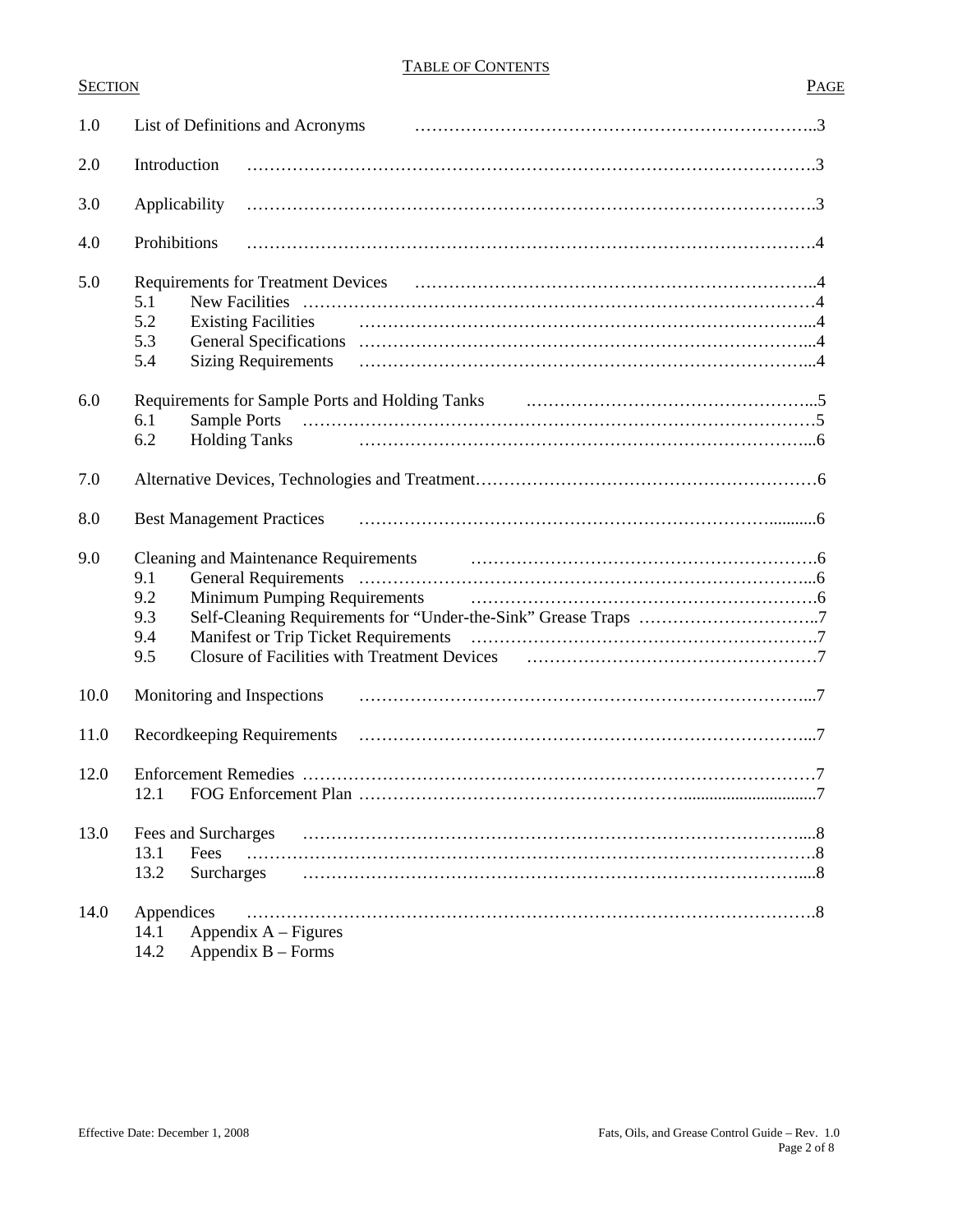#### **1.0 List of Definitions and Acronyms**

- $\triangleright$  BMP Best Management Practices are schedules of activities, prohibition of practices, or maintenance procedures designed to reduce pollution. *(Note: See the Code for a complete definition)*
- $\triangleright$  Code Code of Ordinances for the City of Sherman, Texas
- ¾ FOG Fats, Oils and Grease, sometimes referred to as "grease".
- $>$  MS4 Municipal Separate Storm Sewer System
- $\triangleright$  Non-domestic users Any person(s) including those located outside the jurisdictional boundaries of the City, who contribute, cause, or permit the contribution or discharge of non-domestic wastewater into the City's wastewater collection system, including persons who contribute wastewater from mobile sources.
- $\triangleright$  Non-domestic wastewater Wastewater resulting from any industrial, commercial, manufacturing, food preparation or food processing operation, or from development of any natural resource, or any mixture of these with water or domestic wastewater.
- $\triangleright$  SSO Sanitary Sewer Overflows are unauthorized discharges of raw sewage resulting from problems in the wastewater collection system.
- $\triangleright$  Wastewater collection system The piping, conduit, pumping stations, force mains, and all other constructions, devices, and appurtenances used to transport wastewater. Also, sometimes referred to as the "sewer system."

Note: Additional definitions are found in Article 13.07 of the Code.

#### **2.0 Introduction**

The City of Sherman has established a Fats, Oils and Grease (FOG) Control Program to protect the City's wastewater collection system and treatment plant. This program is designed to control the discharge of FOG, sediment and other objectionable wastes which cause or contribute to blockages, obstructions of flow, back-ups in the wastewater collection system, or sanitary sewer overflows (SSOs) which impact public health or the environment.

To provide an easier understanding of the FOG Control Program, the City developed this guide to provide a summary of the program requirements included in the Code.

See the electronic version of this Code on the City's website at [www.ci.sherman.tx.us](http://www.ci.sherman.tx.us/) under the heading "More Items of Interest" which is located at the bottom of the web page. This guide also includes the required forms or other documentation necessary to comply with this program.

#### **3.0 Applicability**

The FOG Control Program applies to all non-domestic users with the potential to discharge FOG, sediment or other objectionable wastes which may be incompatible with the City's wastewater collection system and/or treatment plant. Residential dwellings are exempt from the requirements of this program unless there are commercial activities within the dwelling that generate excessive amounts of objectionable wastes, including FOG.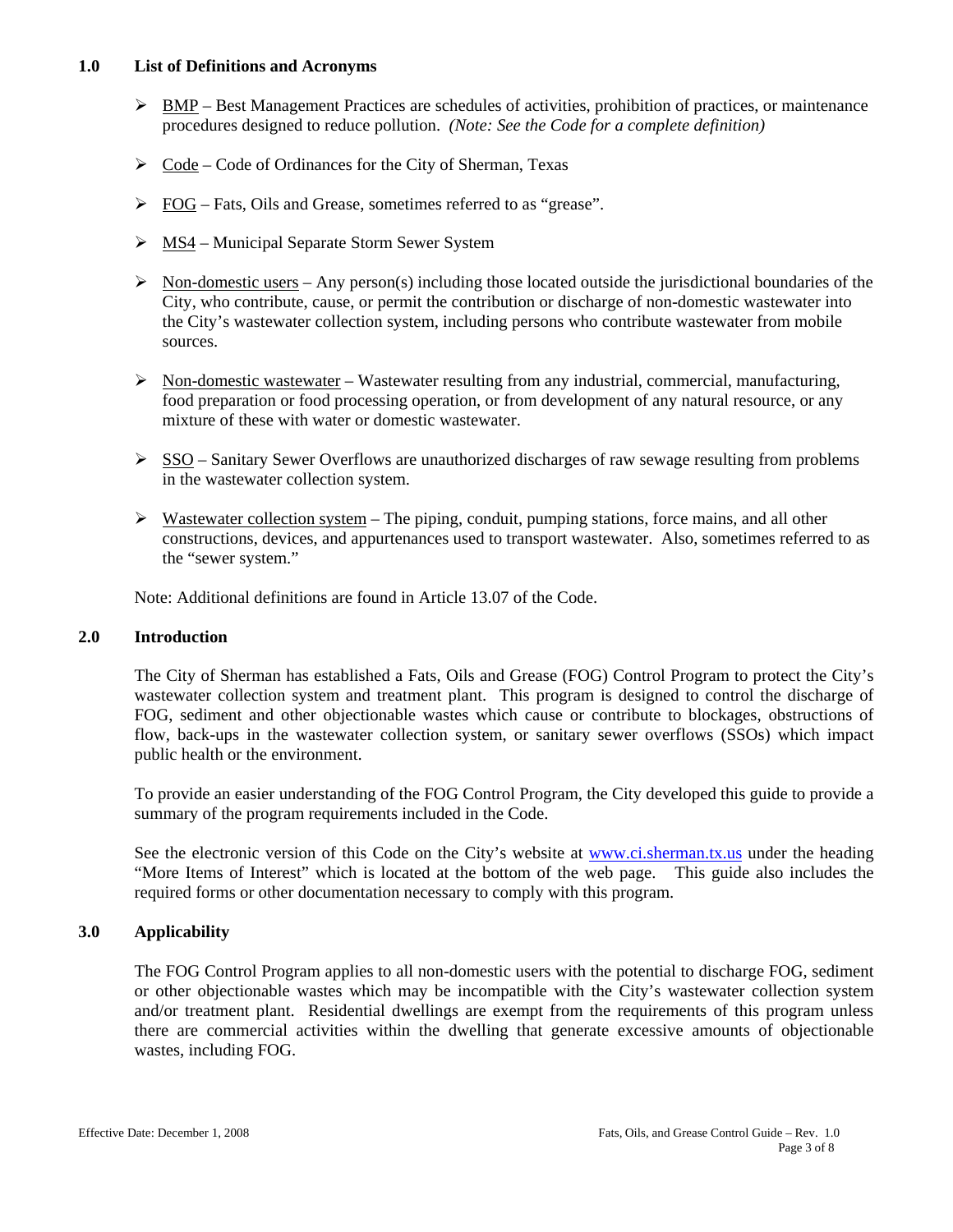#### **4.0 Prohibitions**

The City established general prohibitions and protective standards in Section 13.07 of the Code to prevent discharges of FOG and other objectionable wastes from impacting the City's wastewater collection system and treatment plant.

#### **5.0 Requirements for Treatment Devices**

Non-domestic users that have the potential to discharge FOG, flammable wastes, sand or other objectionable wastes into the wastewater collection system are required to provide a treatment device. This requirement applies to existing and new facilities as follows:

#### **5.1 New Facilities**

Any non-domestic user that commences new operations on or after December 1, 2008 will be required to design, install, operate and maintain a treatment device as required by the Code. Nondomestic users are considered a new facility when:

- $\triangleright$  An entire facility is newly proposed or constructed and the City has not issued a certificate of occupancy to the facility prior to December 1, 2008; or
- $\triangleright$  An existing facility in whole or part will be remodeled or renovated, where such facility did not exist prior to December 1, 2008, and the remodeling or renovation will increase, or has the potential to increase the amounts of FOG, flammable wastes, sand or other objectionable wastes that discharge to the wastewater collection system.

A new facility shall not commence any operations until installed treatment devices are inspected by the City and the facility receives a certificate of occupancy where applicable.

#### **5.2 Existing Facilities**

All non-domestic users operating within the City prior to December 1, 2008 shall maintain existing treatment devices in an efficient operating condition at all times.

The City may require an existing non-domestic user to install new or additional treatment devices or modify/repair a treatment device or non-compliant plumbing within a prescribed time period when conditions described in the Section 13.07 of the Code exist.

#### **5.3 General Specifications**

The City requires non-domestic users to comply with permitting, construction and inspection requirements established in the Code.

#### **5.4 Sizing Requirements**

The City established minimum sizing requirements for treatment devices to ensure a minimum degree of protection from the discharge of wastes containing FOG, flammable wastes, sand and other pollutants which may be harmful to the non-domestic user's building drainage system or the City's wastewater collection system. Since the treatment devices sizes are based on information provided by the non-domestic user or their contractor, the non-domestic user is responsible for ensuring the appropriate level of treatment necessary to achieve compliance with Code requirements.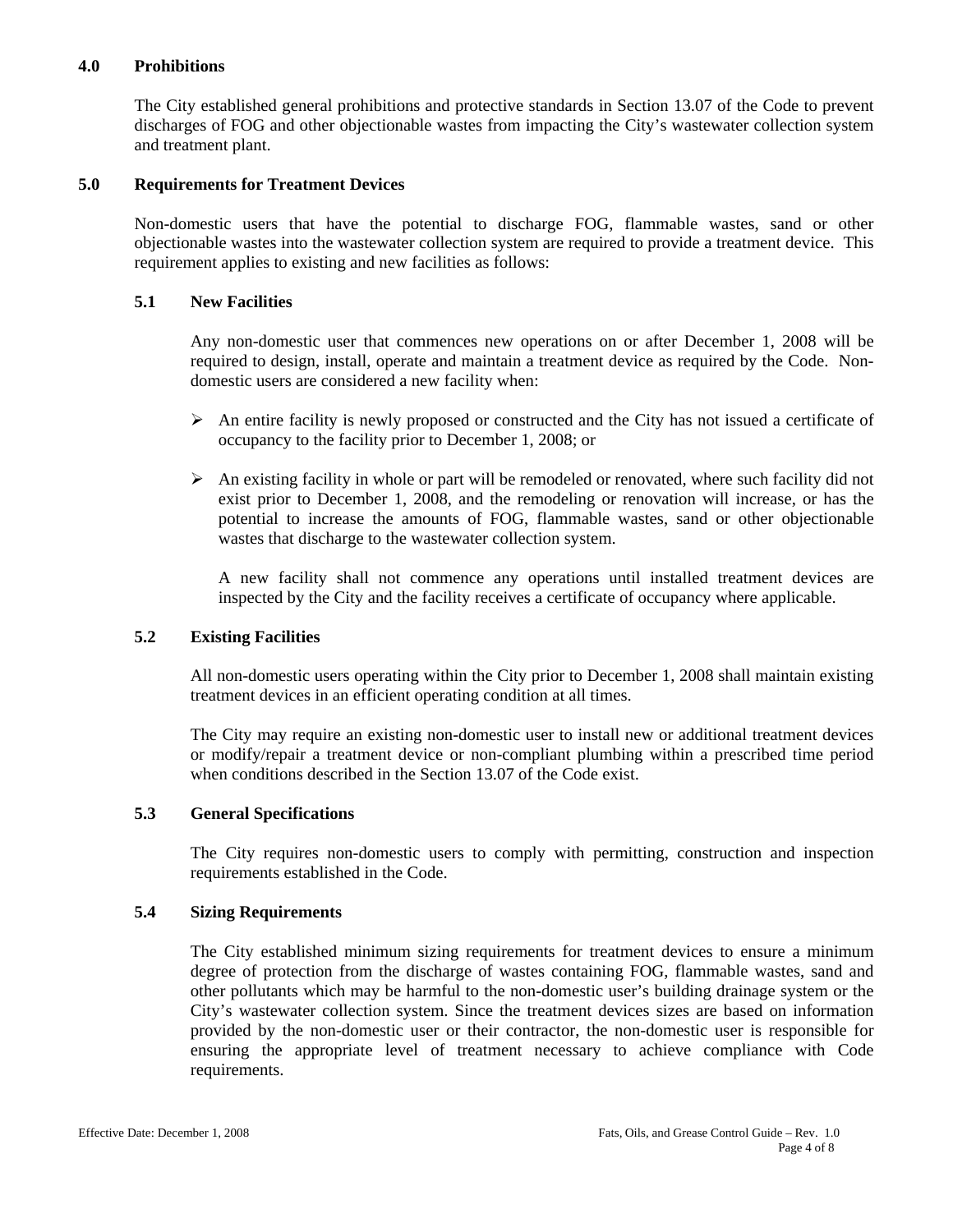See *Appendix A, Figure 1* for an example schematic of a grease interceptor and *Appendix A, Figure 2* for example forms showing how to size a grease trap or grease interceptor.

The City established sizing requirements for the following devices:

#### ¾ **"Under the Sink" Grease Traps**

These "under the sink" grease traps are marginal treatment devices and are generally undesirable. However, in applications where they are allowed, the minimum sizing requirement for these devices are based on the draining fixture unit sizing method described in the Code. This method sizes the treatment device by calculating the total hydraulic loading of the fixtures connected to the treatment device and multiplying this total loading by a size factor. The resulting calculation determines the minimum flow rate of the grease trap in gallons per minute. (*See Appendix A, Figure 2, Grease Trap Sizing Form*)

The City established additional requirements specific to these "under the sink" grease traps. **(Re: § 13.07. 803(b-d)**

#### ¾ **Grease Interceptors**

The minimum sizing requirements for grease interceptors are based on the draining fixture unit sizing method described in the Code. This method sizes the treatment device by calculating the total hydraulic loading of the fixtures connected to the treatment device and multiplying this total loading by a 12-minute minimum retention time. The resulting calculation determines the minimum capacity of the grease interceptor in gallons. (*See Appendix A, Figure 2, Grease Interceptor Sizing Worksheet*)

The City established additional requirements specific to these grease interceptors. **(Re: § 13.07. 804(b-d)**

#### ¾ **Other Treatment Devices**

Minimum sizing requirements for other treatment devices will be based on current engineering practices and sizing specifications included in the most current version of the plumbing code adopted by the City.

#### ¾ **Food Waste Grinders**

Any non-domestic user that installs a food waste grinder on or after December 1, 2008 must install a properly sized solids separator prior to discharging to a grease interceptor or increase the capacity of their treatment device to handle additional solid wastes if a solids separator is not installed.

If a non-domestic user has a food waste grinder installed and/or operational prior to December 1, 2008, the City may require the non-domestic user to implement BMPs (see Section 8.0 below) if the food waste grinder contributes to problems in the non-domestic user's building drainage system or the City's wastewater collection system.

#### **6.0 Requirements for Sample Ports and Holding Tanks**

#### **6.1 Sample Ports**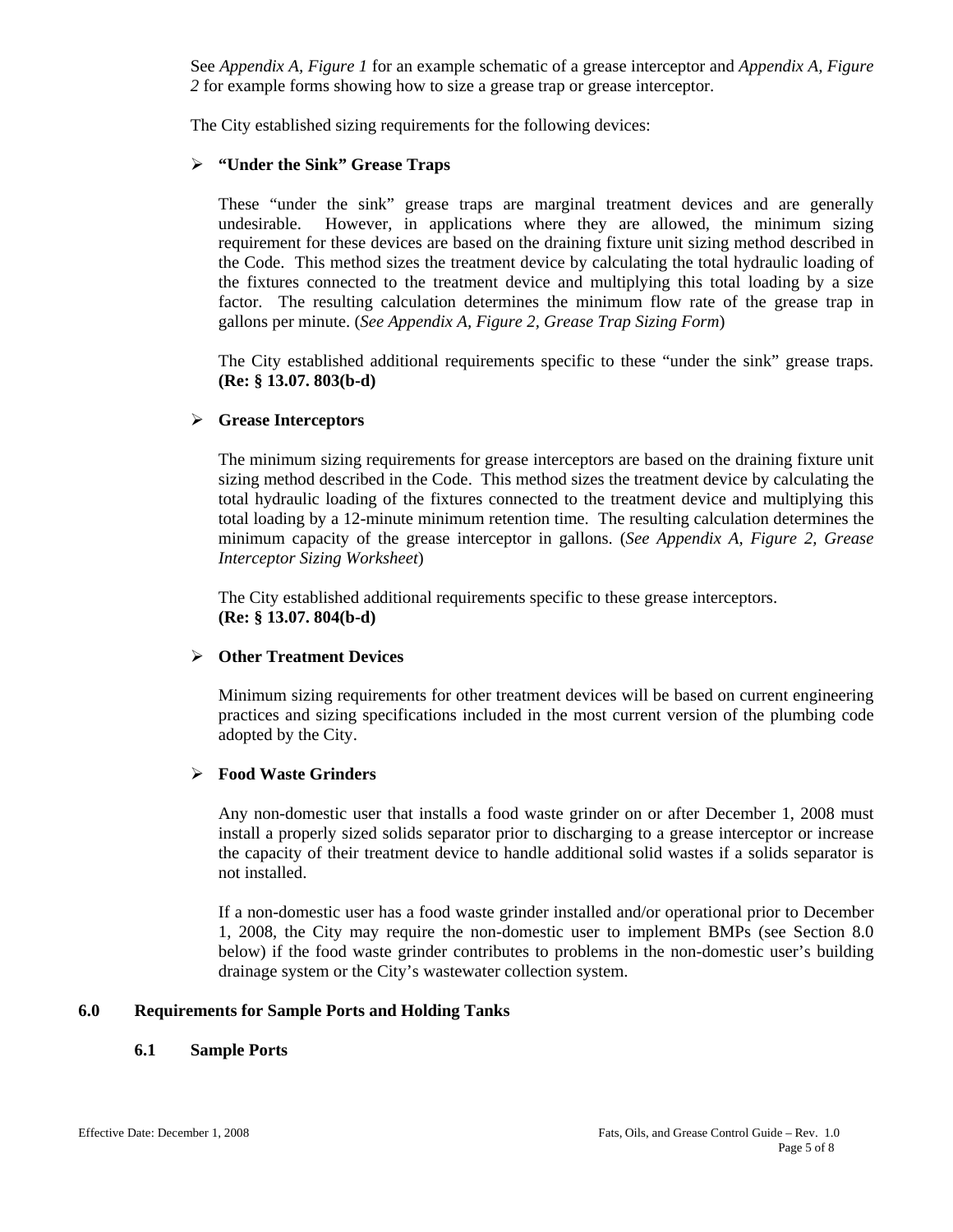Any non-domestic user that is required to install, operate or maintain a treatment device shall install a sample port as approved by the City. See *Appendix A, Figure 1* for an example schematic of a sample port accepted by the City.

#### **6.2 Holding Tanks**

Non-domestic users are required to install appropriate holding tanks to store any yellow grease, used oils, antifreeze or other objectionable wastes prior to recycling or disposal at a site approved by the appropriate regulatory agency. These holding tanks shall not be connected to the wastewater collection system or in any way be allowed to discharge to the wastewater collection system or the municipal separate storm sewer system.

#### **7.0 Alternate Devices, Technologies and Treatment**

The City will allow non-domestic users to request the use of alternate grease removal devices or other technologies in lieu of a required treatment device in those cases where it is impossible or impractical to install, operate, or maintain such a device due to site specific conditions. These devices will be approved on a case-by-case basis only. Additionally, alternate treatment options may be used to enhance the efficiency of treatment devices if the non-domestic user has:

- $\triangleright$  Satisfied minimum requirements specified in the ordinance, and
- $\triangleright$  Received approval by the City to use such products.

#### **8.0 Best Management Practices (BMPs)**

The City may require non-domestic users to implement structural or non-structural BMPs to reduce and/or eliminate the discharge of FOG and other objectionable wastes that impact the City's wastewater collection system and treatment plant, or contribute to inflow/infiltration from stormwater sources that discharge into the non-domestic user's building sewer system, treatment devices, or other connections to the wastewater collection system. See *Appendix A, Figure 3* for a list of example BMPs that may be required under the FOG Program.

#### **9.0 Cleaning and Maintenance Requirements**

#### **9.1 General Requirements**

The City established general cleaning and maintenance requirements for non-domestic users that install and/or maintain treatment devices, sample ports or holding tanks required by the FOG Program. **(Re: § 13.07.826)**

#### **9.2 Minimum Pumping Requirements**

The City established minimum frequencies for evacuating (pumping), cleaning and inspecting treatment devices to ensure the efficiency, integrity, and quality of the discharge from these devices. The City may grant a variance to these minimum pumping frequencies if the non-domestic user satisfies minimum requirements established in Section 13.07 the Code. These variances will be granted on a case-by-case basis only. **(Re: § 13.07.827)** 

Non-domestic users may be required to pump their treatment device(s) on an emergency or accelerated basis if the user's discharge is impacting the wastewater system, causing and/or contributing to a back-up or sanitary sewer overflow, or posing a threat to public health or the environment.

Non-domestic users must fully evacuate treatment devices during pumping activities.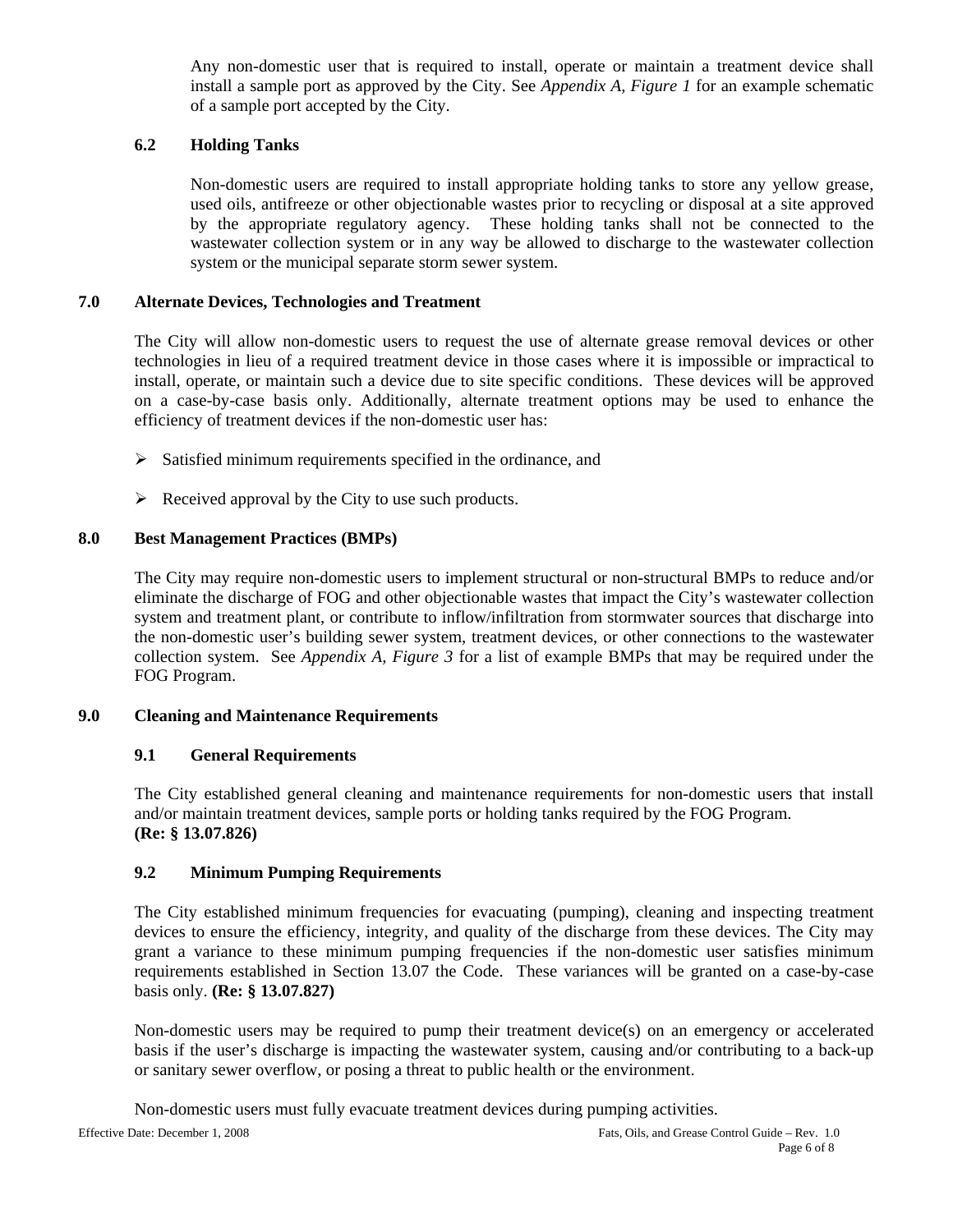#### **9.3 Self-Cleaning Requirements for "Under the Sink" Grease Traps**

Non-domestic users must submit a completed "Self-Cleaner Request Form" *(Appendix B, Form 1)* to the City and receive approval prior to self-cleaning "under-the-sink" grease traps. Once approved, the nondomestic user must document all self-cleaning activities on a form similar to the "Example Grease Trap Maintenance Log" *(Appendix B, Form 2).*

#### **9.4 Manifest or Trip Ticket Requirements**

The City requires persons who generate, collect, and/or transport liquid wastes to maintain a record of each individual collection and deposit of wastes using a manifest or trip ticket form which includes at a minimum, the information listed in *Appendix A, Figure 4*.

#### **9.5 Closure of Facilities with Treatment Devices**

The City established requirements for non-domestic users that close or cease operations at a facility that utilizes a treatment device required by the FOG Program. **(Re: § 13.07.833)** 

#### **10.0 Monitoring and Inspections**

The City has the legal authority to conduct monitoring and inspection activities to verify compliance with the FOG Control Program. Additionally, the City has procedures for non-domestic users to follow when requesting information be considered confidential or proprietary. **(Re: § 13.07.850 - § 13.07.853)**

#### **11.0 Recordkeeping Requirements**

Non-domestic users shall retain all required records for a period of at least three (3) years with the exception of manifests or trip tickets which shall be retained for a period of at least five (5) years. The City established additional recordkeeping requirements for non-domestic users subject to this program. **(Re: § 13.07.861 - § 13.07.866)** 

See *Appendix B, Form 3* for example wastewater questionnaire or survey form the City will use to gather information on the nature and characteristics of non-domestic user's operations.

#### **12.0 Enforcement Remedies**

The City established a range of enforcement remedies to ensure compliance with the FOG Control Program.As a general rule, non-compliance will be addressed through the issuance of a Notice of Violation (NOV) which will include an administrative fee, increasing in cost with each continuing violation until corrective measures have been implemented. Continued violations will result in escalated enforcement action that may include compliance schedule agreements (CSA) or termination/suspension (TS) of services. Initial offenses of a less serious nature are typically addressed through the issuance of a Notice of Deficiency (NOD) which does not include any administrative fees. **(Re: § 13.07.870 - § 13.07.879)**

#### **12.1 FOG Enforcement Plan**

The City's FOG Enforcement Plan provides a framework for determining appropriate responses for violations of the FOG Control Program. This plan is not intended to cover all violations or remedies.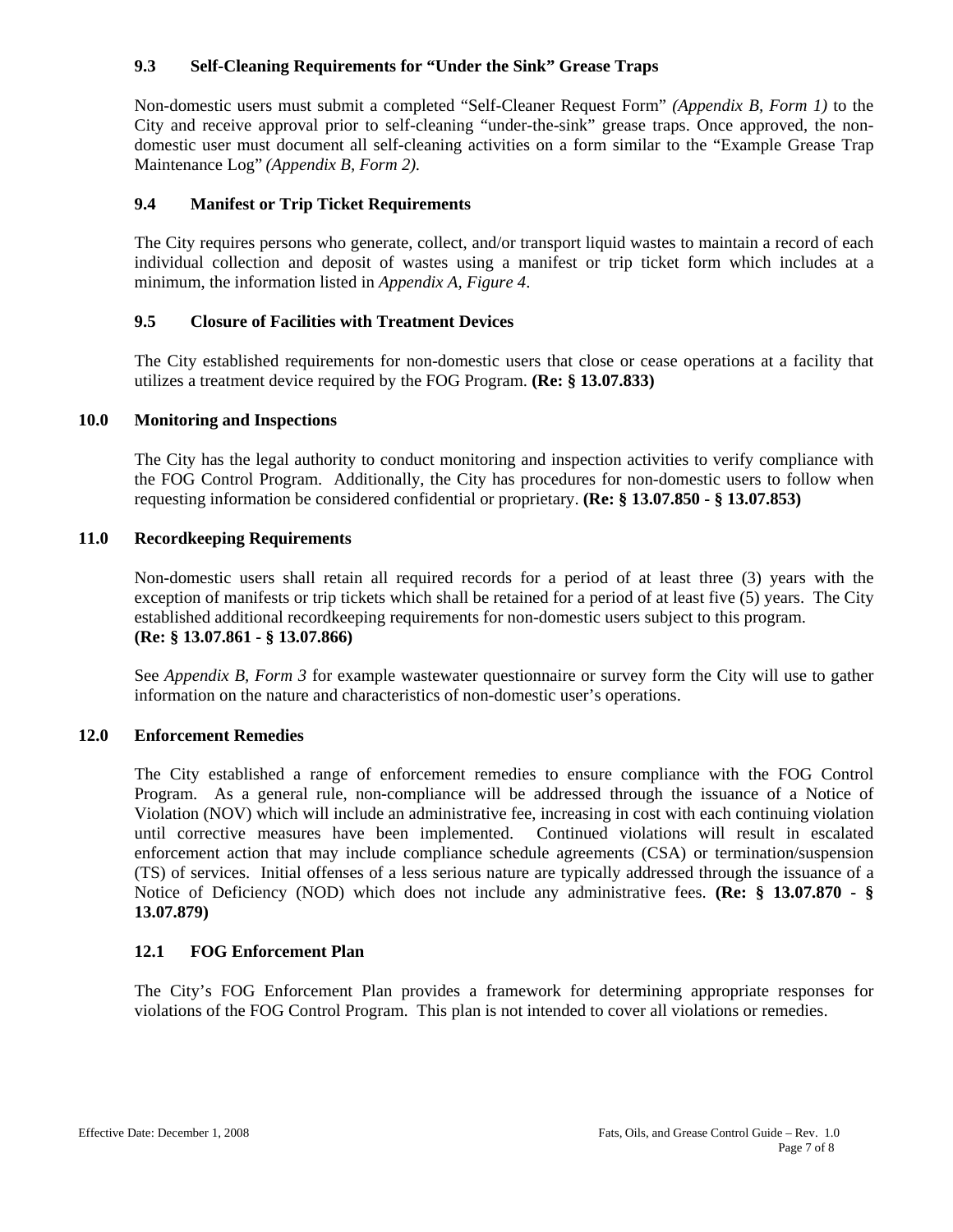#### FOG Enforcement Plan

| Category of Non-Compliance                    | $1st$ Offense | $2nd$ Offense | <b>Additional Offenses</b> |
|-----------------------------------------------|---------------|---------------|----------------------------|
| Record keeping and/or Reporting Deficiencies  | NOD.          | <b>NOV</b>    | <b>CSA</b>                 |
| Failure to Pay Required Fees or Surcharges    | NOD.          | <b>NOV</b>    | CSA/TS                     |
| Failure to Properly Clean or Maintain Devices | NOD/NOV       | NOV/CSA/TS    | TS                         |
| Failure to Implement BMPs or FOG Plan         | NOD/NOV       | NOV/CSA       | CSA/TS                     |
| Failure to Properly Install Required Devices  | <b>NOV</b>    | NOV/CSA/TS    |                            |
| Violating Prohibitions/Prohibited Practices   | NOV           | NOV/CSA/TS    |                            |

While enforcement will generally be implemented in accordance with this FOG Enforcement Plan, the City is empowered to take more than one enforcement action, depending upon the magnitude and type of noncompliance.

The ranges of enforcement remedies are not exclusive. The City reserves the right to take any, all, or any combination of enforcement remedies against a non-domestic user that violates the requirements of the FOG Control Program.

In those cases where the non-domestic user's discharge or activities violates conditions specified in Article 13.07, Division 5 of the Code, then the City may initiate administrative or judicial remedies as allowed in this portion of the code.

#### **13.0 Fees and Surcharges**

#### **13.1 Fees**

The City may adopt reasonable fees for the reimbursement of costs necessary to operate the FOG Control Program. These fees may be assessed through the non-domestic user's utility bill where allowed by the Code.

#### **13.2 Surcharges**

Any non-domestic user that discharges into the City's wastewater collection system may be assessed an additional surcharge for discharging extra strength wastes that exceed normal domestic wastewater levels as defined by ordinance. These surcharge rates are established by Code which requires City Council approval.

#### **14.0 Appendices**

#### **14.1 Appendix A – Figures**

- ¾ Figure 1 Treatment Device and Sample Port Schematics
- ¾ Figure 2 Grease Trap/Grease Interceptor Sizing Form
- ¾ Figure 3 Example Best Management Practices
- $\triangleright$  Figure 4 Manifest or Trip Ticket Requirements

#### **14.2 Appendix B – Forms**

- ¾ Form 1 Self-Cleaner Request Form
- ¾ Form 2 Example Grease Trap Maintenance Log
- ¾ Form 3 Wastewater Questionnaire or Survey Form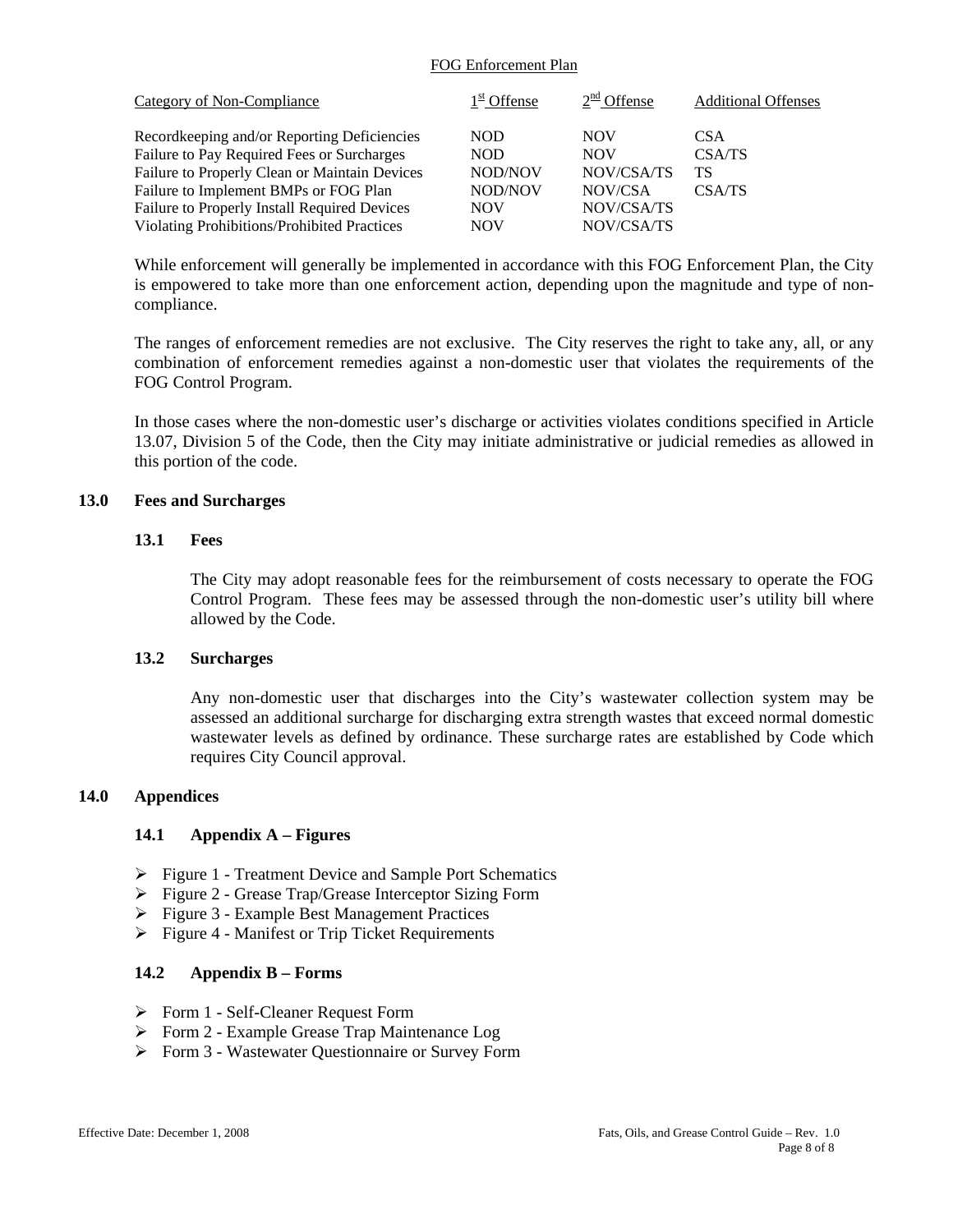Appendix A, Figure 1

Treatment Device and Sample Port Schematics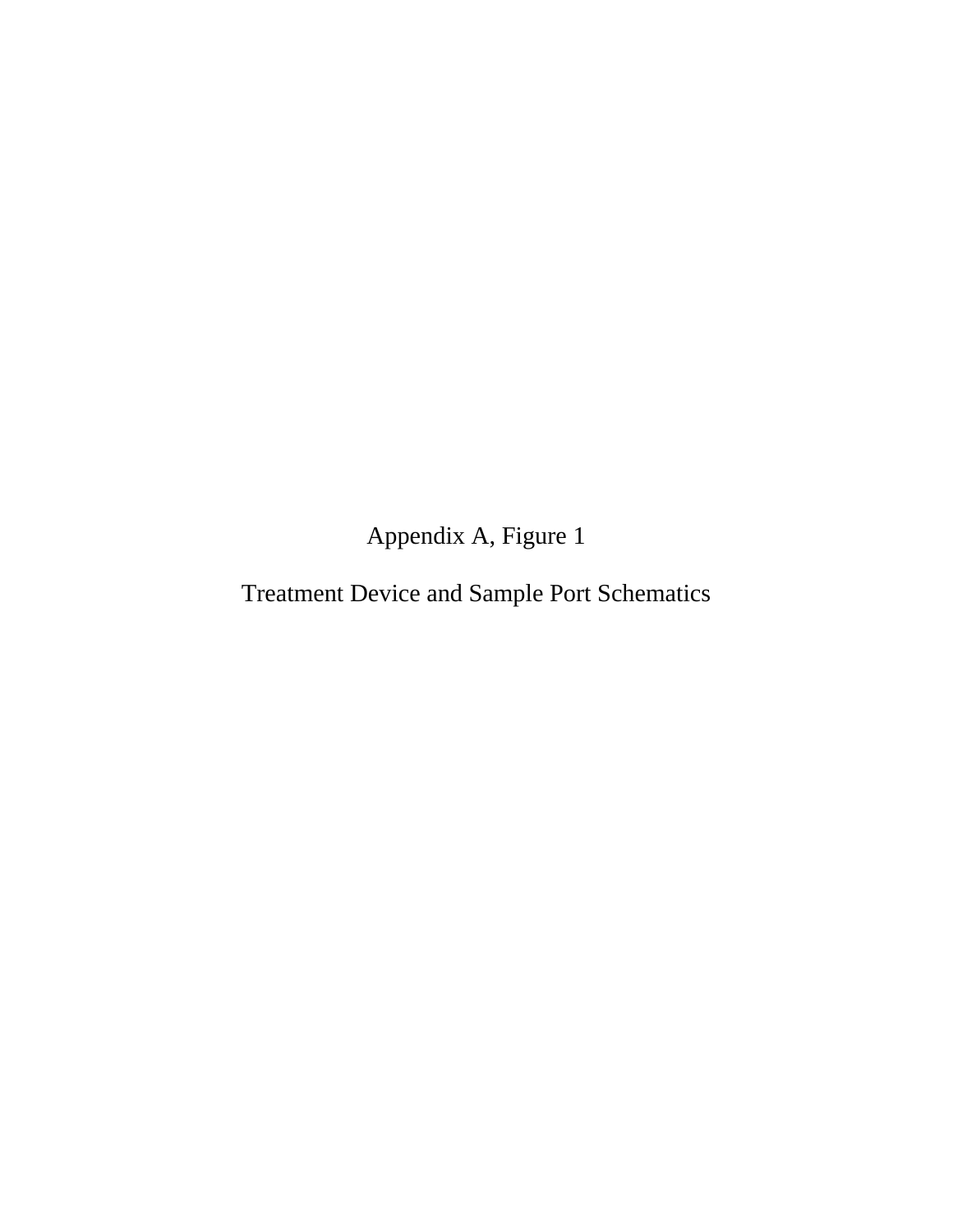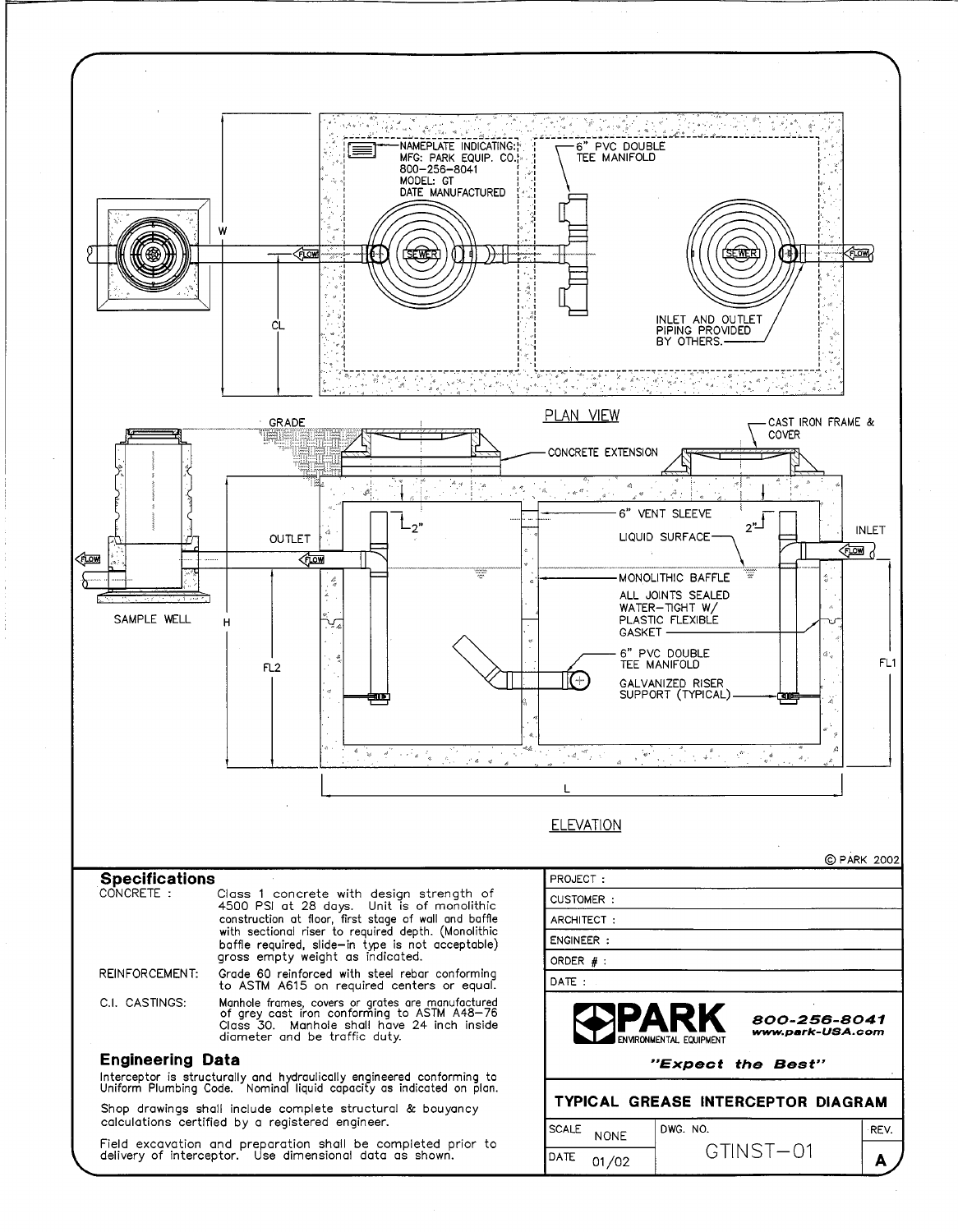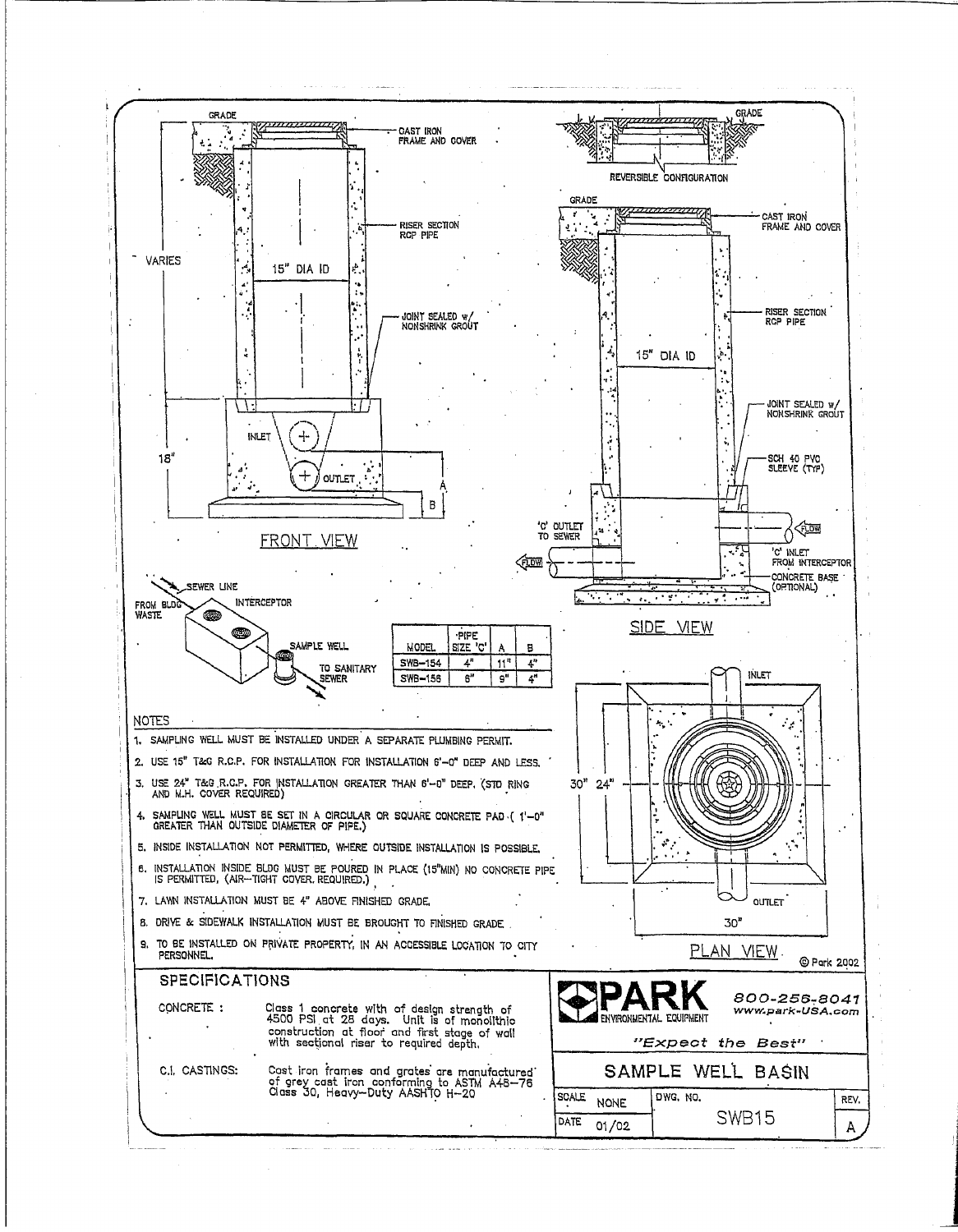| Known Vendors               |              |                             |                                                  |
|-----------------------------|--------------|-----------------------------|--------------------------------------------------|
| Company                     | Location     | Phone                       | Products                                         |
| Hausner's Limited           | Durant, OK   | $(580)924 - 6988$           | Grease Traps, Interceptors,<br>sample test wells |
| American Industrial Precast | Alvarado, TX | $(817)477 - 5286$           | Grease Traps, Interceptors,<br>sample test wells |
| API Industries              | Tulsa, OK    | $(918)664-4010$             | Alternative Grease Removal Systems               |
| CPI                         | Hewlitt, TX  | $(800)613 - 8274$           | Grease Traps, Interceptors,<br>sample test wells |
| Old Castle Precast          |              | Mansfield, TX (817)477-2915 | Grease Traps, Interceptors,<br>sample test wells |
| Park Equipment Services     | Houston, TX  | $(800)256 - 8041$           | Grease Traps, Interceptors,<br>sample test wells |
| Thermaco (Big Dipper)       | Asheboro, NC | $(800)$ 633-4204            | Alternative Grease Removal Systems               |
| Montgomery Sales            | Plano, TX    | $(972)712 - 6418$           | Molded wastewater access sample and<br>cleanout  |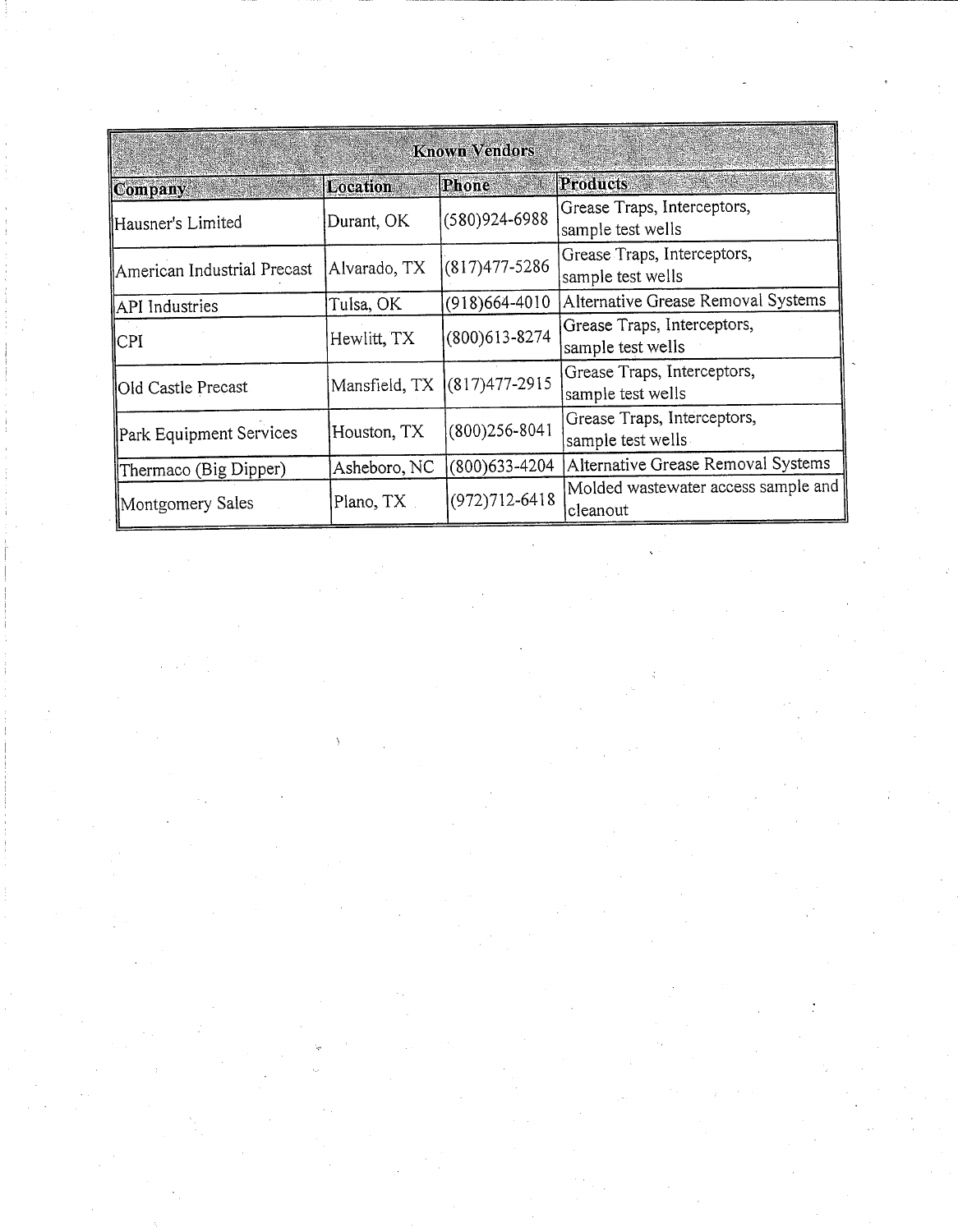Appendix A, Figure 2

Grease Trap/Grease Interceptor Sizing Forms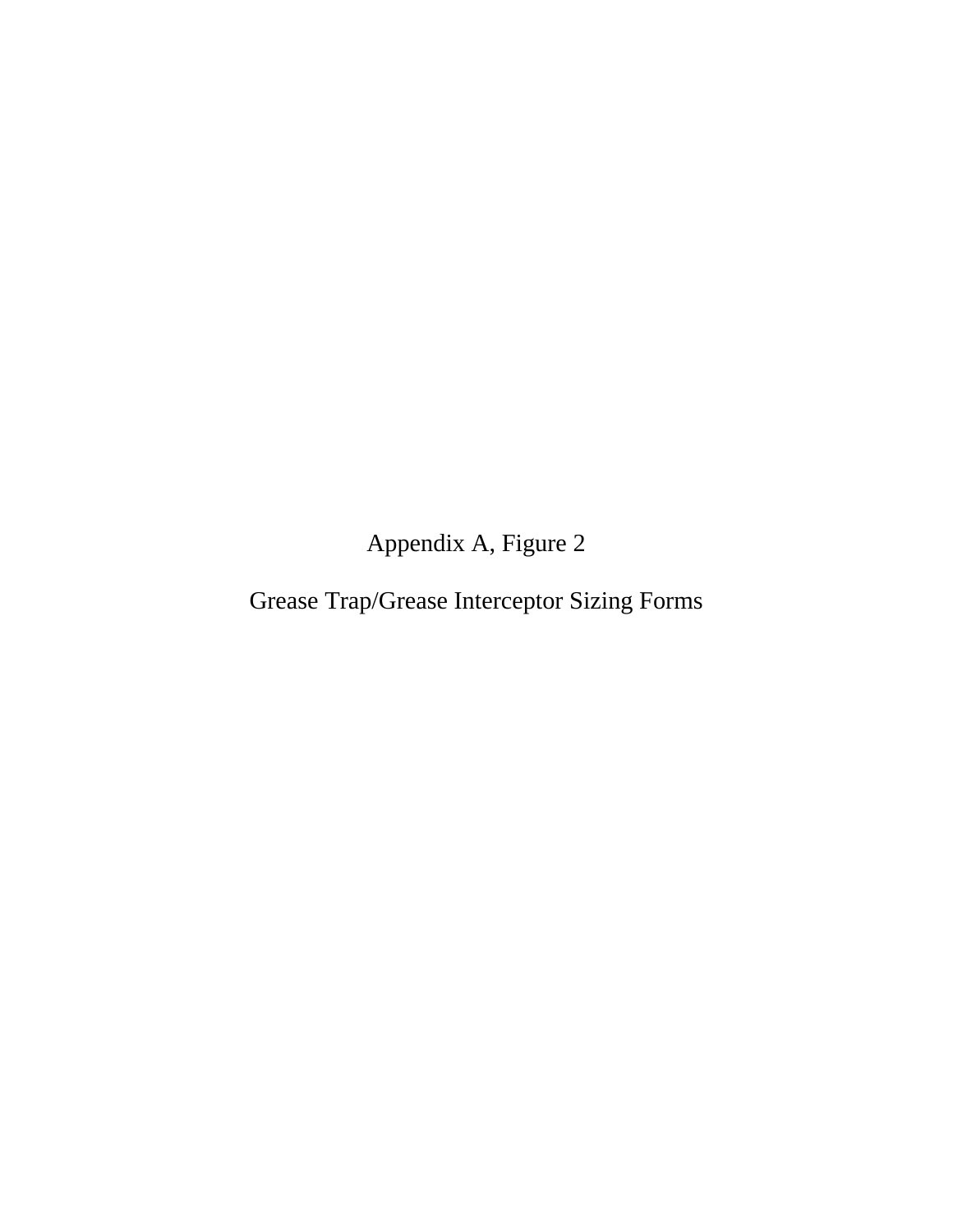## Grease Trap Sizing Form

| Prepared By:                                                    |                      |  |  |  |
|-----------------------------------------------------------------|----------------------|--|--|--|
|                                                                 |                      |  |  |  |
| Fixture units each                                              | <b>Fixture units</b> |  |  |  |
| $\overline{2}$                                                  | 2                    |  |  |  |
|                                                                 |                      |  |  |  |
|                                                                 |                      |  |  |  |
|                                                                 | $\overline{2}$       |  |  |  |
|                                                                 | 15                   |  |  |  |
|                                                                 | 1.5                  |  |  |  |
| Round up to next available size (i.e.: 10, 15, 20, 25, 35, 50)  |                      |  |  |  |
|                                                                 | 25<br>22.5           |  |  |  |
| Grease Trap Flow Rate = Total FU*7.5 gpm per FU*1.5 size factor |                      |  |  |  |

Interceptor installation must include the following at a minimum:

- 1) A flow control device or fitting furnished with the interceptor must be installed ahead of the interceptor in the waste line beyond the last connection from the fixture.
- 2) A sample port or sampling location must be located after the interceptor where the waste line discharges into a floor sink. Other installations will be subject to approval by City.
- 3) Interceptor must be installed in accordance with local adopted plumbing code.

Laboratory & Pretreatment Supervisor Date Approved

*\* Grease interceptor sizing is a minimum measure based on information provided at the time of construction. User is responsible for removing grease prior to discharging to the City's sewer system regardless of interceptor size or discharge rate into the grease interceptor.*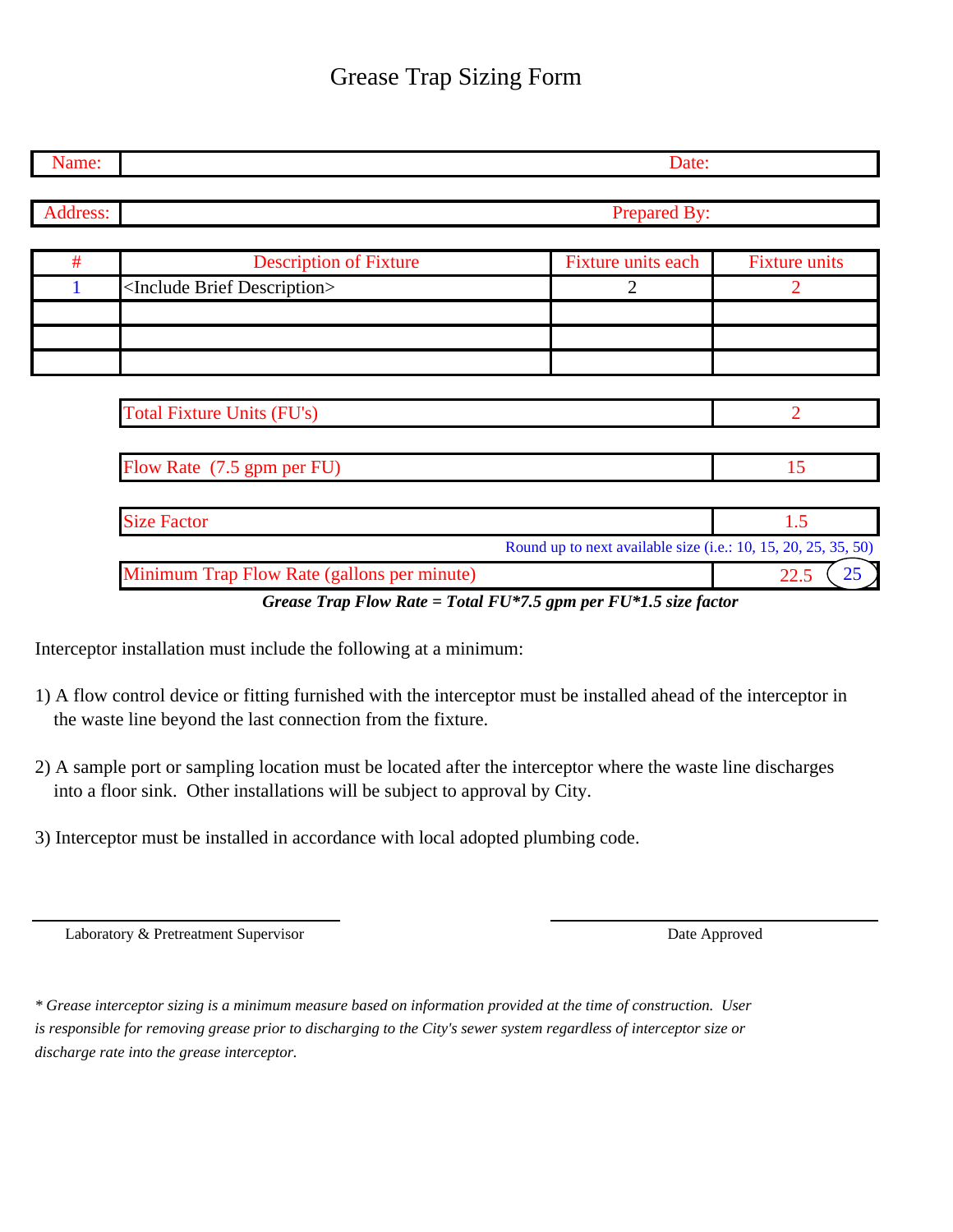### New Construction Plan Review Grease Interceptor Sizing Worksheet

Project: Contractor: Contractor: Applied Date: Contacts: Contacts:

Property:

| # | Description                               | <b>Applied Fixture Units</b>                                   | <b>Total Units</b> |
|---|-------------------------------------------|----------------------------------------------------------------|--------------------|
|   | prep sink to 3" floor sink, SK-2          | 3                                                              |                    |
|   | 4 compartment sink to 3" floor sink, SK-1 | 3                                                              |                    |
|   | hot table to 3" floor sink                | 3                                                              |                    |
|   | dishwasher                                | 6                                                              |                    |
|   | 2" hand sink, HS-2 & $31$                 | $\overline{2}$                                                 |                    |
|   | $3"$ floor drain, FD-1 $^1$               | 3                                                              |                    |
|   | $(3")$ floor sink, FS-1                   | 3                                                              |                    |
|   | $(3")$ mop basin, MB-1                    | 3                                                              |                    |
|   | Total Fixture Units (FU's)                |                                                                |                    |
|   | Flow Rate (7.5 gpm per FU)                |                                                                | 0                  |
|   |                                           | Round up to next available size (i.e.: 1500, 2000, 2500, 3000) |                    |
|   | Minimum Volume <sup>2</sup>               |                                                                | O                  |

 *Volume = Total FU\*7.5 gpm per FU\*12 minute retention time*

Pretreatment Staff Date Completed Date Completed

Laboratory & Pretreatment Supervisor Date Approved

1 Reduced fixture count applied (if applicable)

 $2^2$  Grease trap sizing is a minimum measure based on information provided in plumbing plans. Industrial user is responsible for removing grease prior to discharge to the City's sewer system regardless of trap size or discharge rate into the grease trap.

 $3$  A 15" sample well with a 4" offset is required directly downstream of the grease trap.

Laboratory and Pretreatment Department 288 Post Oak Rd. (903) 892-7036 Questions on Grease Trap Sizing and Requirements Contact: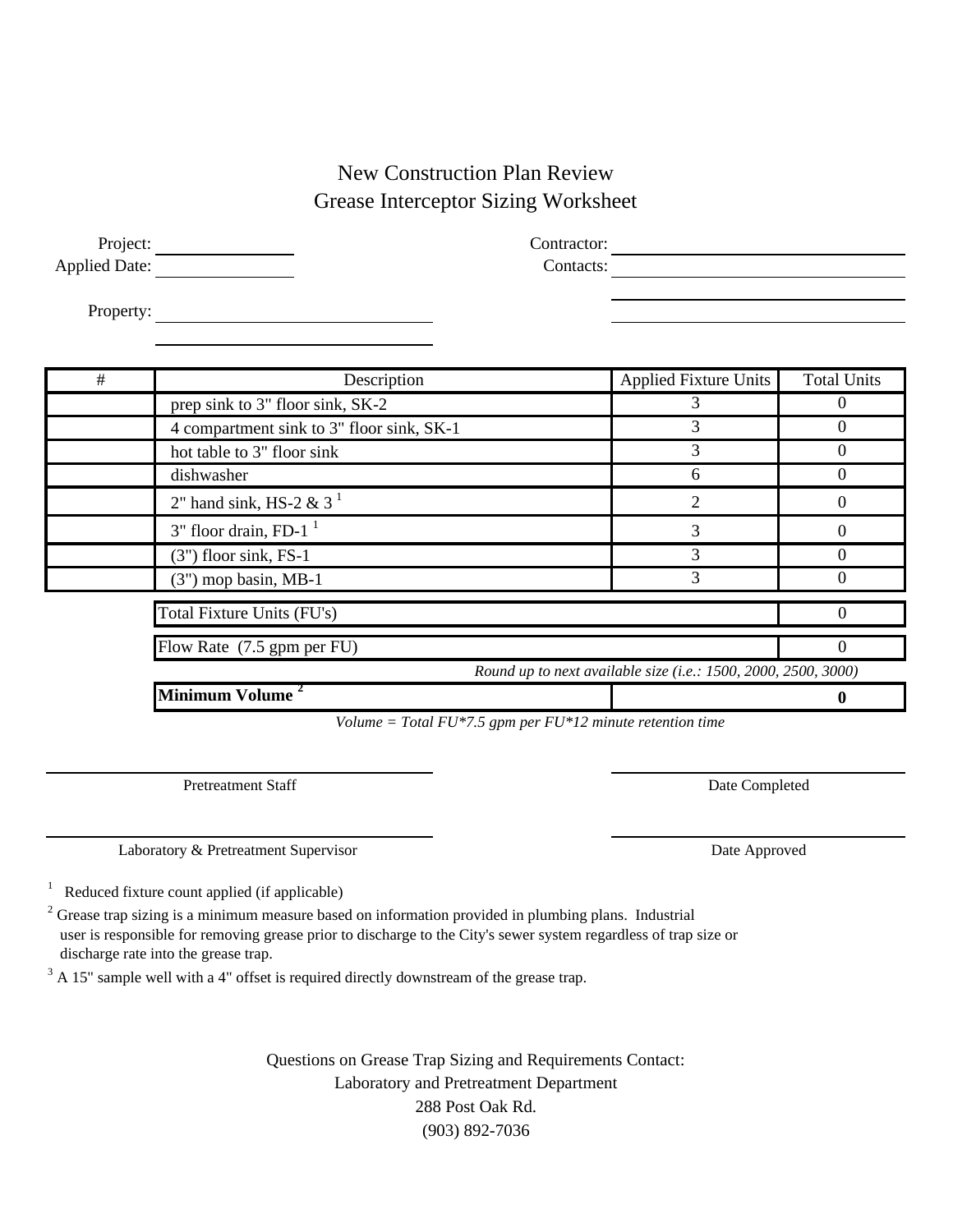Appendix A, Figure 3

Example Best Management Practices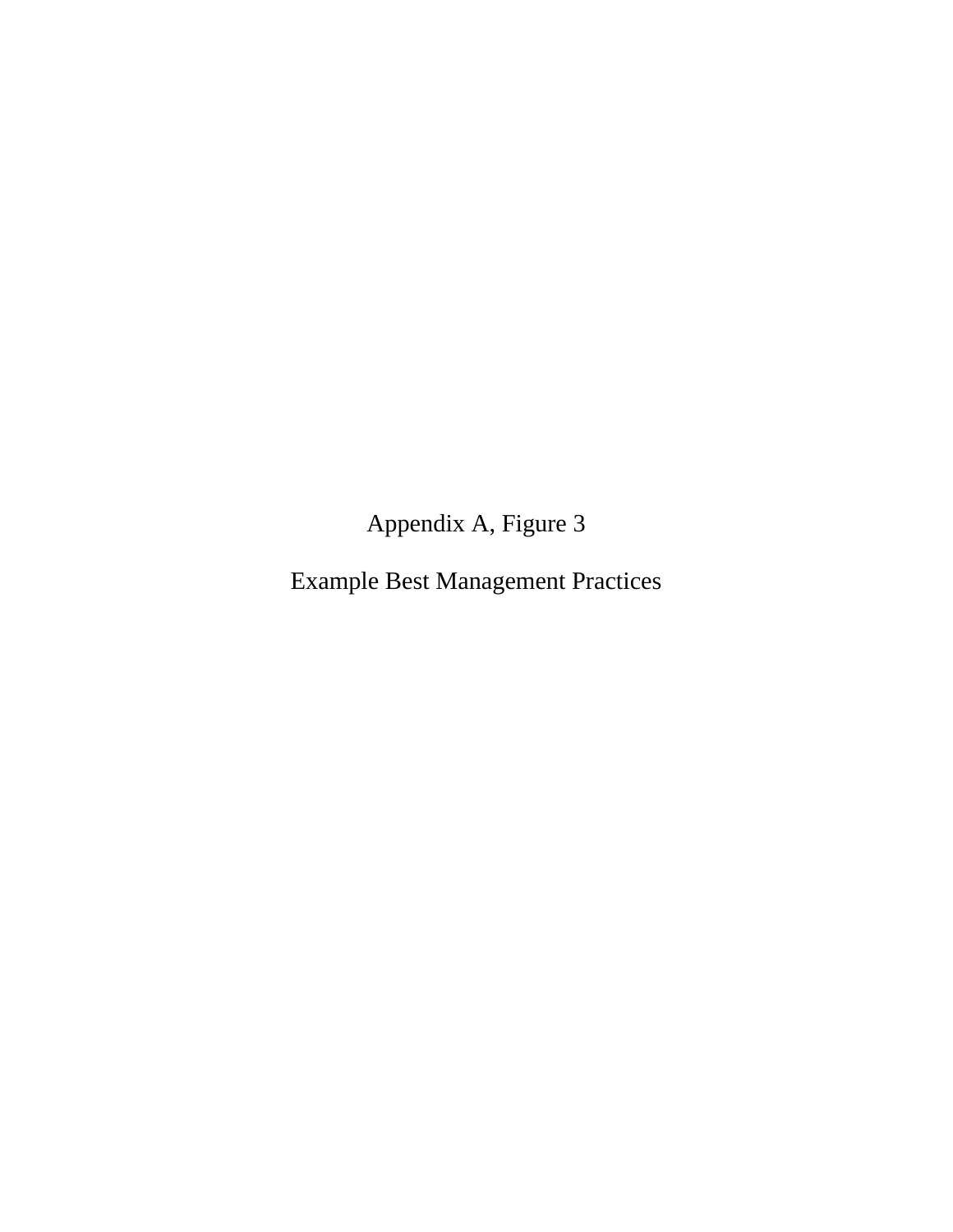#### City of Sherman FOG Control Program **Example Best Management Practices**

Structural BMPs that require a physical device, appurtenance, or container to be installed or removed include, but are not limited to:

- > Use of holding tanks for collecting and recycling yellow grease rather than pouring it down a fixture or drain;
- > Removing food waste grinders (garbage disposals) where excessive food solids reduce the efficiency of treatment devices or clog portions of the user's building sewer system or the city's wastewater collection system;
- > Use of drain screens in fixtures, dishwashers, floor sinks or other plumbing devices in food preparation areas to collect food wastes or solids;
- $\triangleright$  Installing flow restrictors to reduce flow through small under-sink treatment devices where allowed;
- > Installing automatic dispensing devices to reduce the excessive use of surfactants, soaps or other cleaning chemicals;
- > Rerouting non-grease bearing streams (e.g., hand wash sinks, condensate lines, ice machine discharges, etc.) to reduce hydraulic flow so as to increase the removal efficiency of a treatment device;
- > Installing solids separators between a food grinder and the treatment device receiving the fats, oils and grease or food wastes when the user maintains a food grinder;
- > Installing berms or roof structures, disconnecting roof drains or other physical means of preventing inflow of stormwater from entering the wastewater collection system; and
- > Installing, upgrading, repairing, or otherwise modifying treatment devices, appurtenances or other equipment to comply with the requirements of this division; and

Non-structural BMPs that depend on a non-domestic user's employee, operator and/or owner to implement pollution prevention measures or other practices include, but are not limited to:

- $\triangleright$  Dry clean-up practices;
- $\triangleright$  Establishing spill prevention and clean-up practices;
- Establishing proper dishwashing and food service equipment cleaning practices; ≻
- Maintenance and cleaning of treatment devices, dumpsters or holding tank areas; ≻
- Recycling of wastes where allowed;  $\blacktriangleright$
- > Posting or displaying kitchen signage in food preparation, serving and/or dishwashing areas;
- Maintaining records and documentation as required by this division; and ➤
- Developing and maintaining employee training programs. ⋗

#### Effective Date: November 1, 2008

#### Example Best Management Practices - Rev. 1.0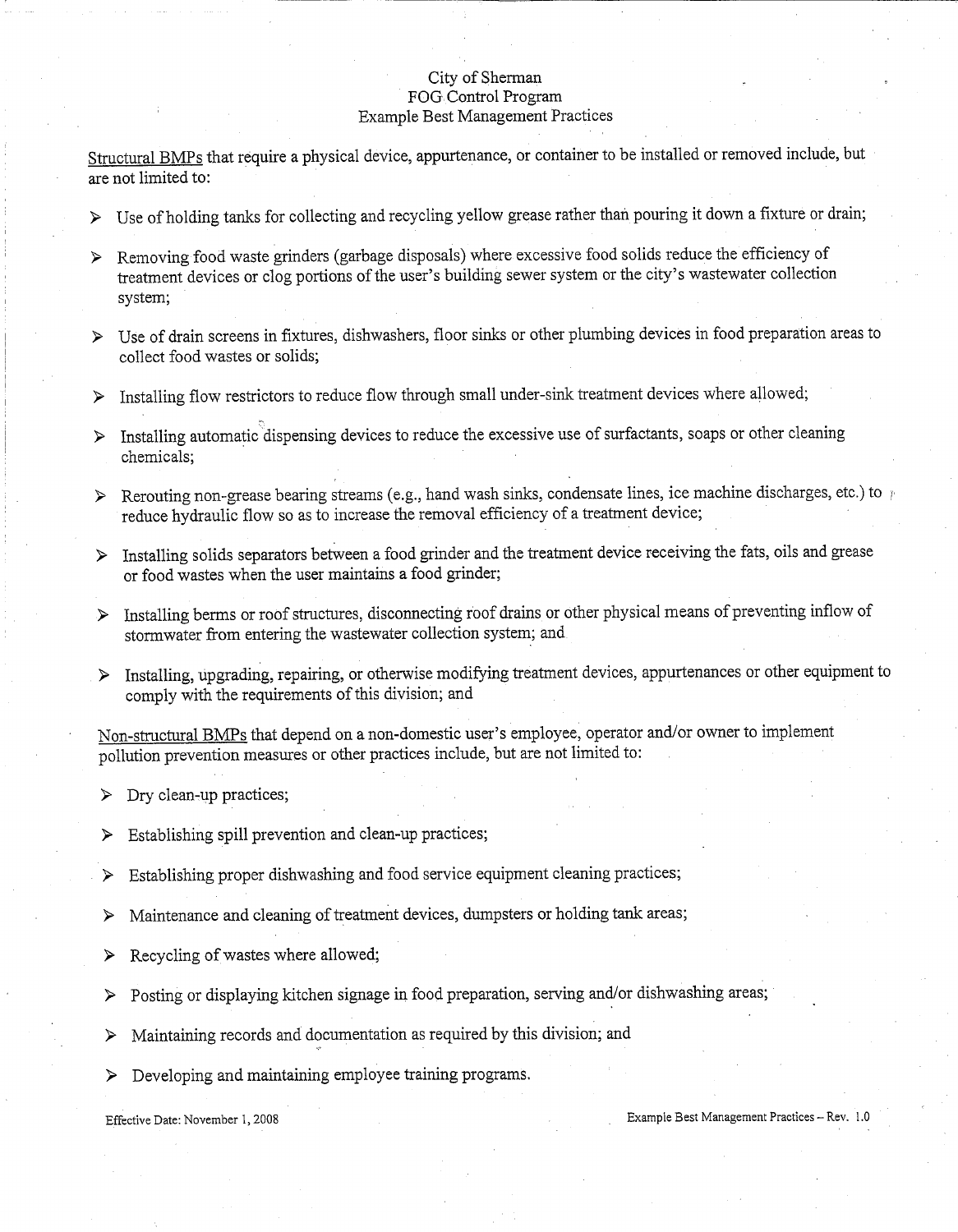Appendix A, Figure 4

Manifest or Trip Ticket Requirements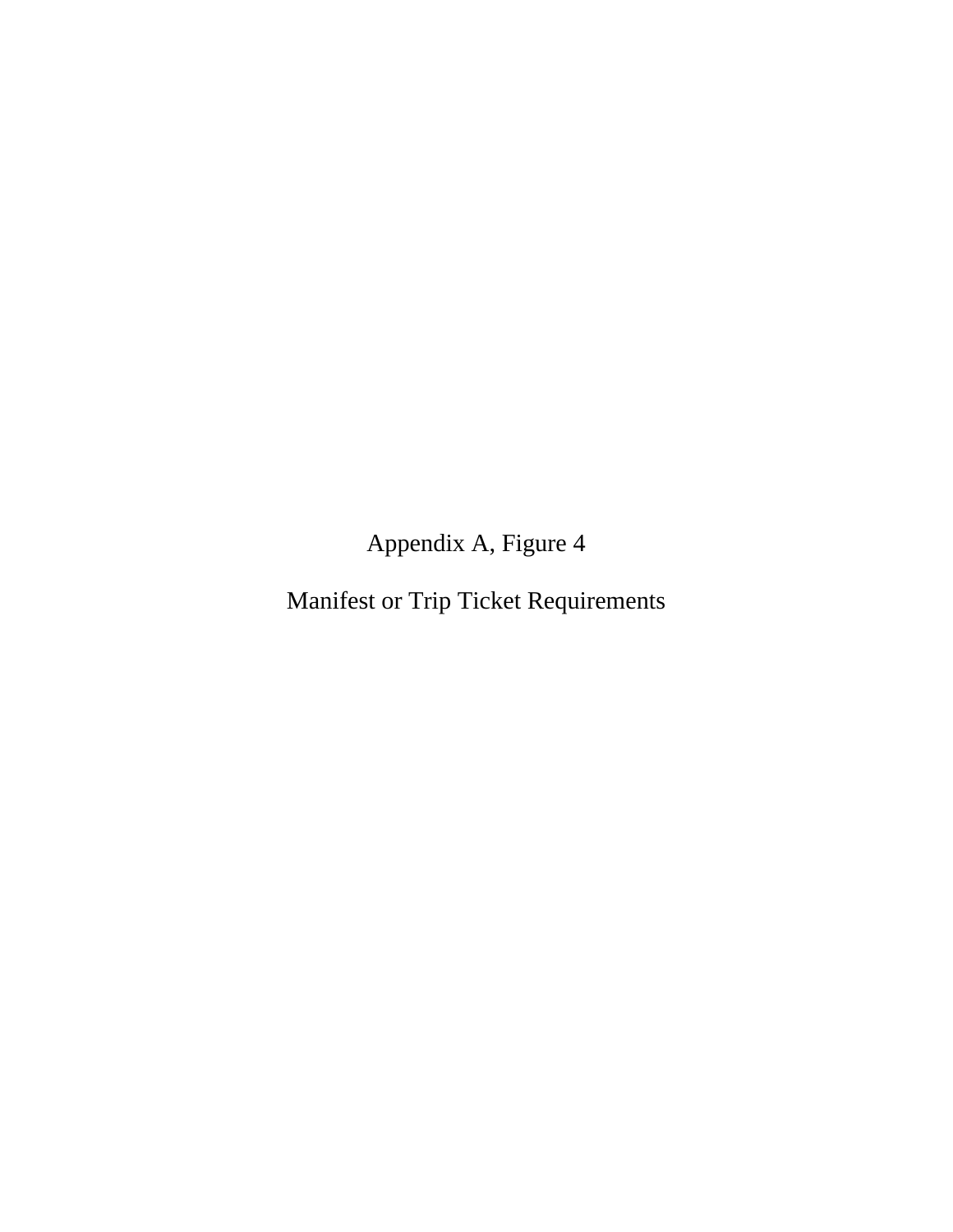#### City of Sherman FOG Control Program Manifest or Trip Ticket Requirements

> Persons who generate, collect, and/or transport wastes regulated under the FOG Program shall maintain a record of each individual collection and deposit of wastes. Such records shall be in the form of a manifest which shall include the following information at a minimum:

- Name, address, telephone number, and commission registration number of transporter;  $\circ$
- Name, signature, address, and telephone number of the person who generated the waste and the date  $\Omega$ collected:
- Type and amount(s) of waste collected or transported;  $\circ$
- Name and signature(s) of responsible person(s) collecting, transporting, and depositing the waste;  $\circ$
- Date and place where the waste was deposited;  $\Omega$
- Identification (permit or site registration number, location, and operator) of the facility where the waste was  $\Omega$ deposited;
- Name and signature of facility on-site representative acknowledging receipt of the waste and the amount of  $\circ$ waste received; and
- The volume of the grease trap, interceptor or other treatment device.  $\circ$

 $\triangleright$  Manifests shall be divided into five (5) parts and the records shall be maintained as follows:

- One part of the manifest must have the generator and transporter information completed and is given to the  $\circ$ generator at the time of waste pick-up.
- o The remaining four (4) parts of the manifest must have all required information completely filled out and signed by the appropriate party before distribution of the manifest is completed as follows:
	- One part must go to the receiving facility;
	- On part must go to the transporter, who shall retain a copy of all manifests showing the collection and disposition of wastes;
	- One part must be returned by the transporter to the person who generated the wastes within 15 days after the waste is received at the disposal or processing facility; and
	- One part of the manifest must go to the city.
- Copies of the manifests returned to the waste generator shall be retained for five (5) years and be readily available for review by the City.

Effective Date: November 1, 2008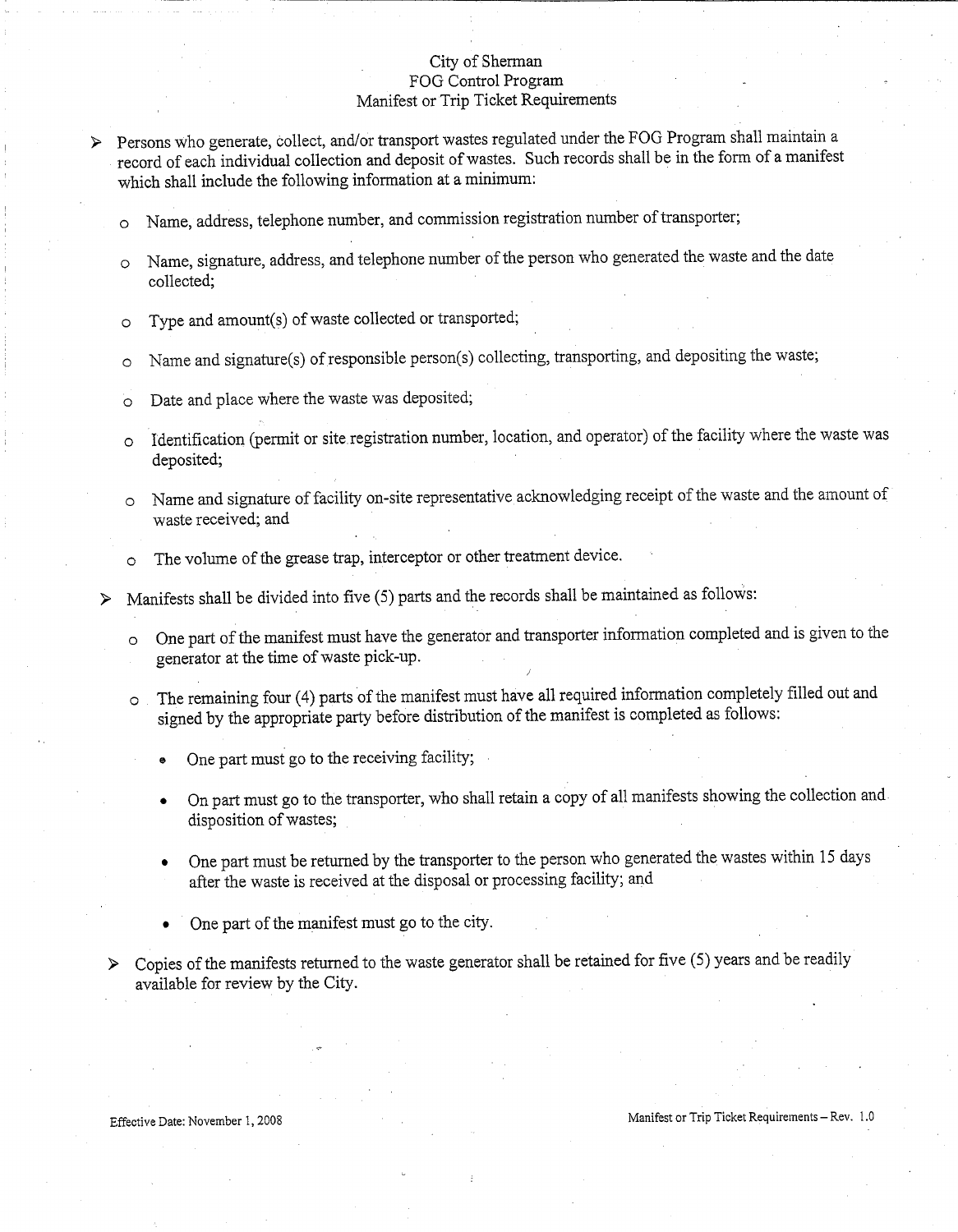Appendix B, Figure 1

Self-Cleaner Request Form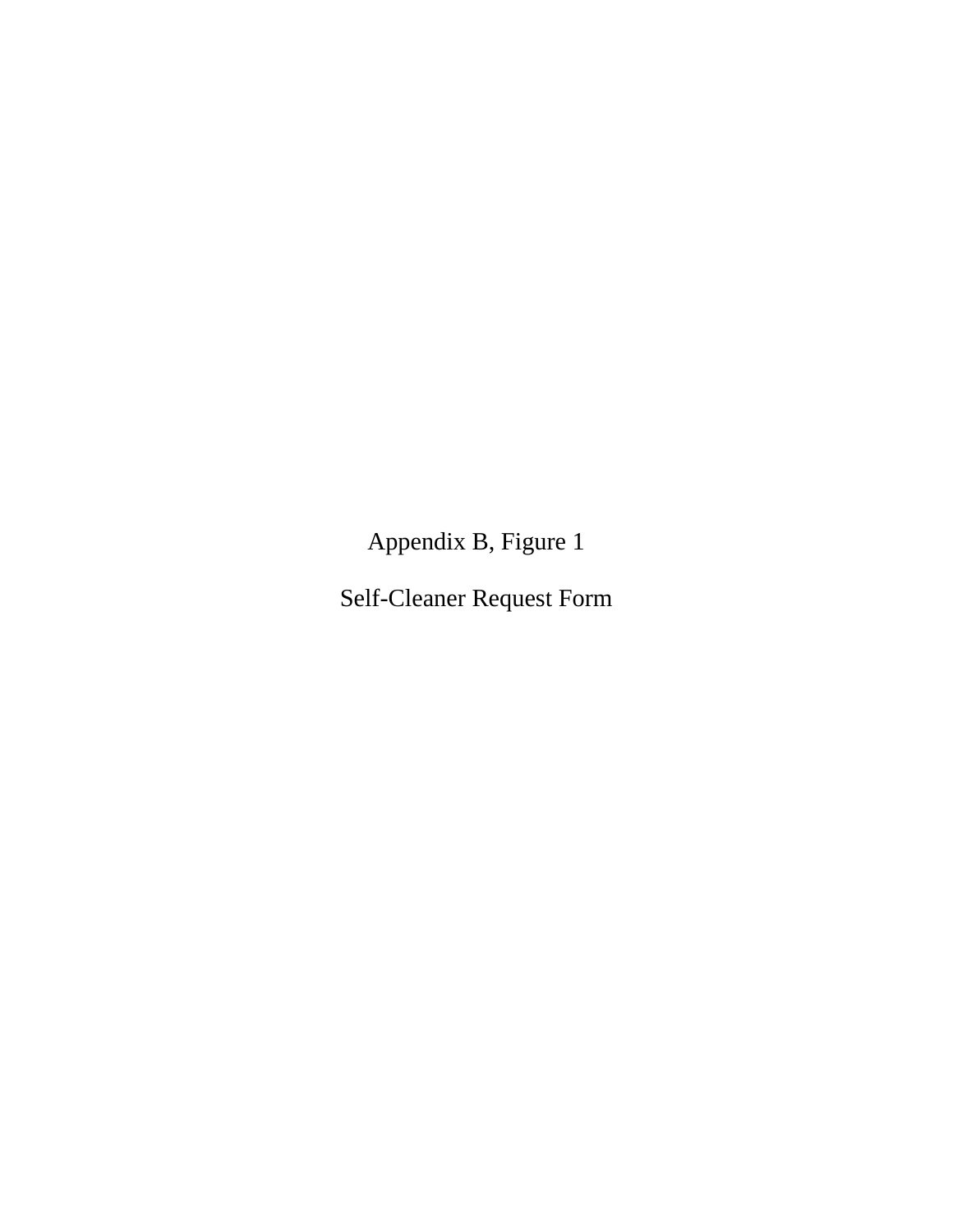### **City of Sherman Request to Self-Clean Grease Traps**

| Facility Name<br>Date                                                                                                                                                                                                                                                                      |  |  |  |
|--------------------------------------------------------------------------------------------------------------------------------------------------------------------------------------------------------------------------------------------------------------------------------------------|--|--|--|
| Address                                                                                                                                                                                                                                                                                    |  |  |  |
|                                                                                                                                                                                                                                                                                            |  |  |  |
| <b>Owner or Operator Name/Title</b><br><u> 1989 - Johann Barbara, martxa alemaniar argumento este alemaniar alemaniar alemaniar alemaniar alemaniar al</u>                                                                                                                                 |  |  |  |
| Facility Contact Name/Title (if different than owner/operator)                                                                                                                                                                                                                             |  |  |  |
| 1. How many "under the sink" grease traps does your facility have that are installed and<br>operational?                                                                                                                                                                                   |  |  |  |
| 2. Describe the size (in gallons), location, and general condition of the grease trap(s).                                                                                                                                                                                                  |  |  |  |
| 3. How often are or will the grease trap(s) be serviced, and by whom?<br>$\frac{1}{\sqrt{2}}$                                                                                                                                                                                              |  |  |  |
| 4. When was the grease trap(s) last serviced?<br>(If serviced in the last 12 months, provide records or logs of the cleaning/disposal activities.)                                                                                                                                         |  |  |  |
| 5. If your facility has not self-cleaned any existing grease trap(s) or your facility has recently<br>added a grease trap(s) and would like to start self-cleaning your grease traps, provide<br>example logs or forms your facility will use to document cleaning/maintenance activities. |  |  |  |
| 6. Describe how the wastes from the grease trap(s) are or will be disposed?                                                                                                                                                                                                                |  |  |  |
| <b>SIGNATURE</b><br><b>DATE</b>                                                                                                                                                                                                                                                            |  |  |  |
| By signing this form, your facility acknowledges that it will self-clean operational grease<br>trap(s) on a routine basis as described above, and your facility will retain records of these<br>cleaning activities as required by the City's FOG Control Program.                         |  |  |  |

**Should your facility fail to self-clean grease trap(s) at the prescribed frequency described above, retain records, and provide the City access to these records when requested, your facility will not be authorized to continue self-cleaning your grease traps.** 

> **RETURN COMPLETED FORM TO: City of Sherman Department 7723 – Laboratory Services P. O. Box 1106 Sherman, Texas 75091-1106**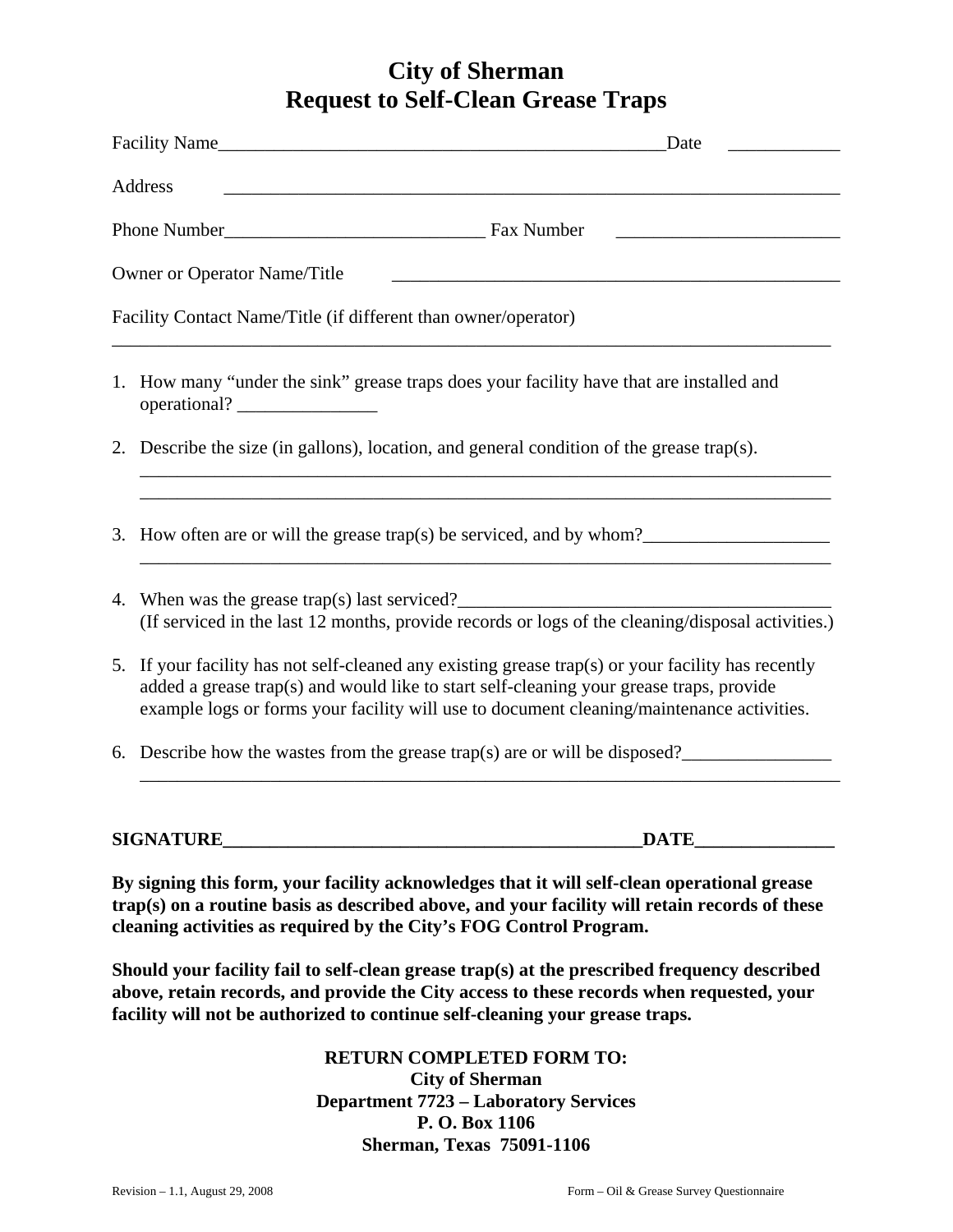Appendix B, Figure 2

Example Grease Trap Maintenance Log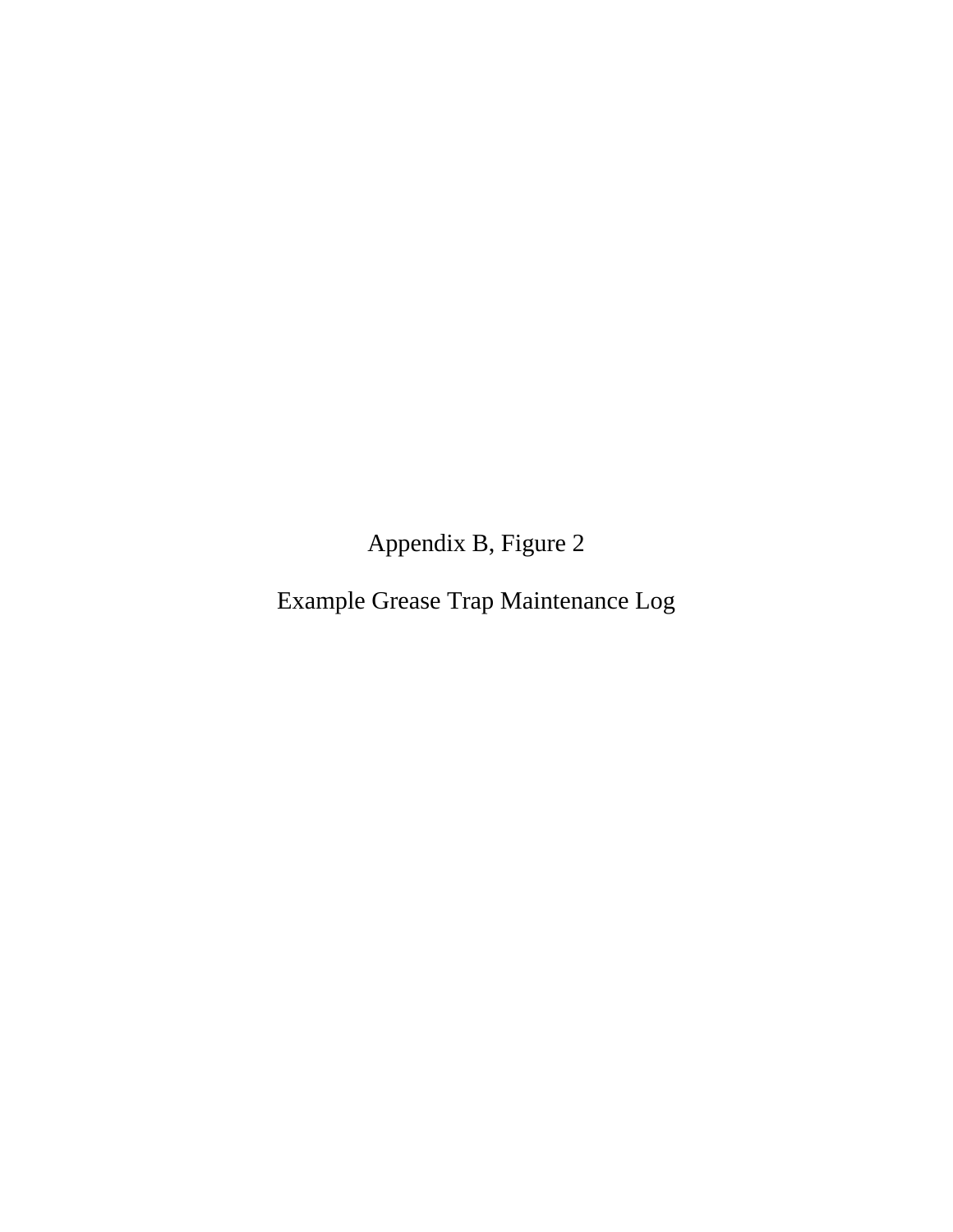# **Example Grease Trap Maintenance Log**

Facility Name: \_\_\_\_\_\_\_\_\_\_\_\_\_\_\_\_\_\_\_\_\_\_\_\_\_\_\_\_\_\_ Location of Grease Trap:\_\_\_\_\_\_\_\_\_\_\_\_\_\_\_\_\_\_\_\_\_\_\_\_\_\_\_\_\_\_\_\_\_

| Date<br>Serviced | Name of Person<br>Servicing Device | Disposal<br>Method Used | Gallons of Trap<br>Waste Removed | Gallons of Recycled<br>Oil Removed | Name of Company<br>Removing Any Wastes<br>Off-Site | Signature of Facility<br>Representative |
|------------------|------------------------------------|-------------------------|----------------------------------|------------------------------------|----------------------------------------------------|-----------------------------------------|
|                  |                                    |                         |                                  |                                    |                                                    |                                         |
|                  |                                    |                         |                                  |                                    |                                                    |                                         |
|                  |                                    |                         |                                  |                                    |                                                    |                                         |
|                  |                                    |                         |                                  |                                    |                                                    |                                         |
|                  |                                    |                         |                                  |                                    |                                                    |                                         |
|                  |                                    |                         |                                  |                                    |                                                    |                                         |
|                  |                                    |                         |                                  |                                    |                                                    |                                         |
|                  |                                    |                         |                                  |                                    |                                                    |                                         |
|                  |                                    |                         |                                  |                                    |                                                    |                                         |
|                  |                                    |                         |                                  |                                    |                                                    |                                         |
|                  |                                    |                         |                                  |                                    |                                                    |                                         |
|                  |                                    |                         |                                  |                                    |                                                    |                                         |

Each individual that signs this log certifies all the information recorded on this form is true and accurate.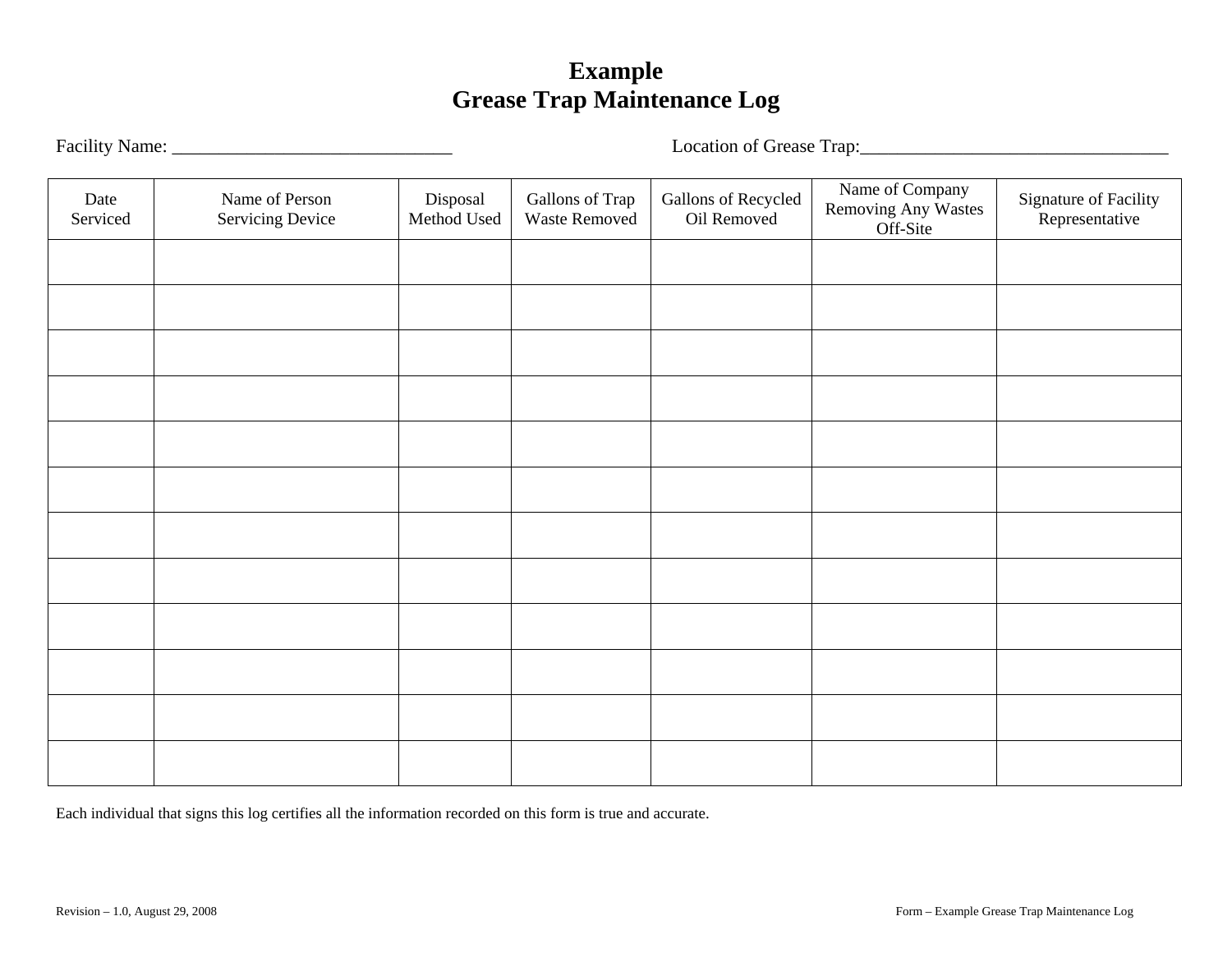Appendix B, Figure 3

Wastewater Questionnaire or Survey Form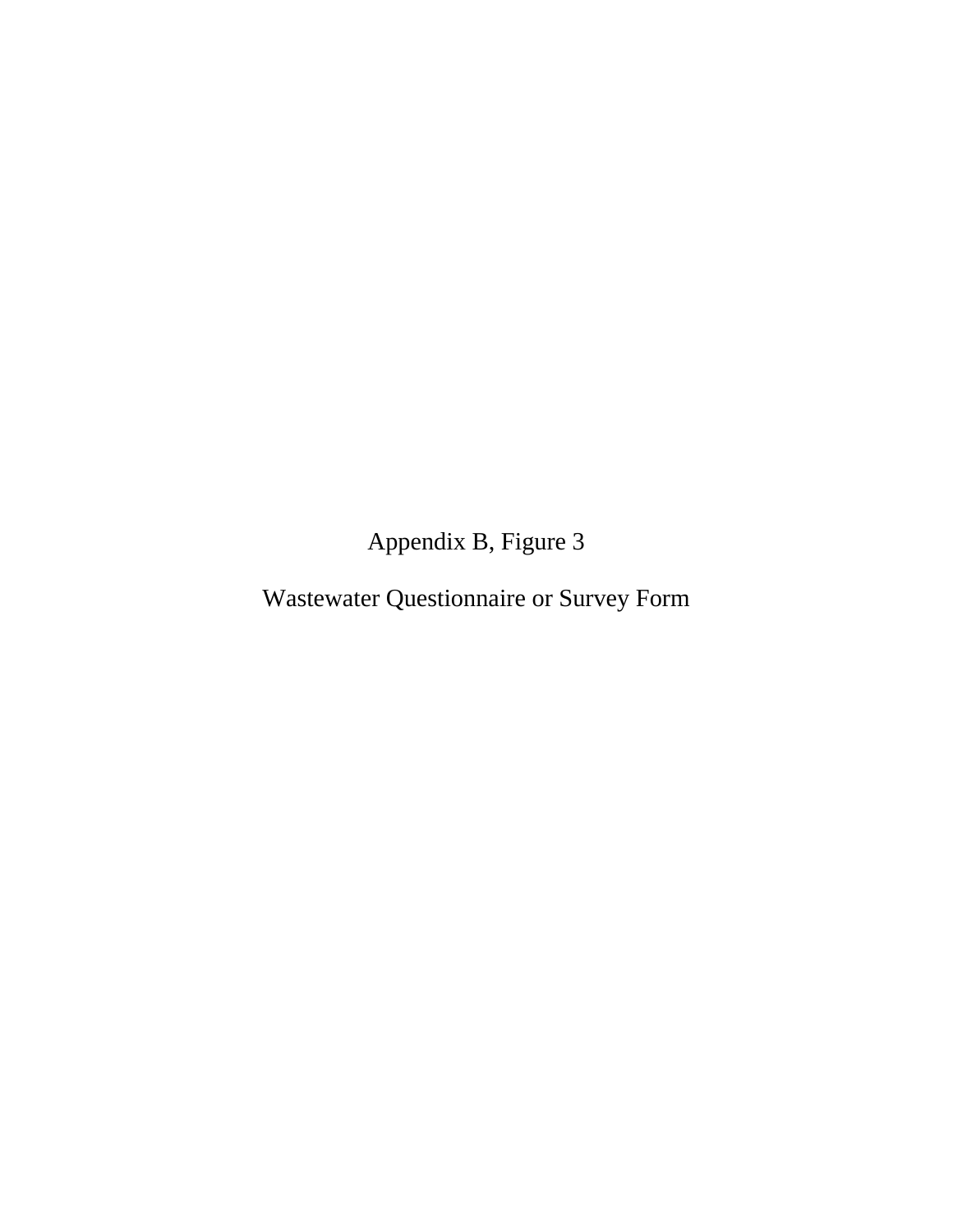### **City of Sherman Food Service Establishment (FSE) Survey**

| Company Name <u> Lette and the set of the set of the set of the set of the set of the set of the set of the set of the set of the set of the set of the set of the set of the set of the set of the set of the set of the set of</u> |  |  |  |  |
|--------------------------------------------------------------------------------------------------------------------------------------------------------------------------------------------------------------------------------------|--|--|--|--|
|                                                                                                                                                                                                                                      |  |  |  |  |
|                                                                                                                                                                                                                                      |  |  |  |  |
| 1. Do you have a grease trap? YES____ NO____                                                                                                                                                                                         |  |  |  |  |
| If you answered YES, please answer all questions.                                                                                                                                                                                    |  |  |  |  |
| If you answered NO, please go to question numbers 11 thru 21.                                                                                                                                                                        |  |  |  |  |
| 2. Describe the size, location, and general condition of the grease trap. __________________________                                                                                                                                 |  |  |  |  |
| ,我们也不会有什么。""我们的人,我们也不会有什么?""我们的人,我们也不会有什么?""我们的人,我们的人,我们的人,我们的人,我们的人,我们的人,我们的人,我们<br>3. How often is the grease trap serviced, and by whom?                                                                                          |  |  |  |  |
| 4. When was the grease trap last serviced? (Provide copies of manifests or trip tickets)<br><u> 1989 - Johann Stein, marwolaethau a bhann an t-Amhair ann an t-Amhair an t-Amhair an t-Amhair an t-Amhair an</u>                     |  |  |  |  |
| 5. Does grease trap have a sample port or clean out? YES_NO___                                                                                                                                                                       |  |  |  |  |
| 6. Does your establishment have a dishwasher? YES___ NO___                                                                                                                                                                           |  |  |  |  |
| 7. If yes, is the dishwasher connected to the grease trap? YES_NO__                                                                                                                                                                  |  |  |  |  |
| 8. Does your establishment have a garbage disposal? YES__NO___                                                                                                                                                                       |  |  |  |  |
| 9. Is the garbage disposal connected to the sinks? YES_NO__                                                                                                                                                                          |  |  |  |  |
| 10. Are the sinks connected to your grease trap? YES<br>NO                                                                                                                                                                           |  |  |  |  |
| 11. How does your establishment dispose of cooking grease and deep fat fry grease?                                                                                                                                                   |  |  |  |  |
|                                                                                                                                                                                                                                      |  |  |  |  |
| 13. Approximately how many customers do you serve per month?____________________                                                                                                                                                     |  |  |  |  |
| 14. Is food processed or prepared in the establishment? YES___ NO___                                                                                                                                                                 |  |  |  |  |
| 15. Please describe food preparation and clean up activities.                                                                                                                                                                        |  |  |  |  |
|                                                                                                                                                                                                                                      |  |  |  |  |